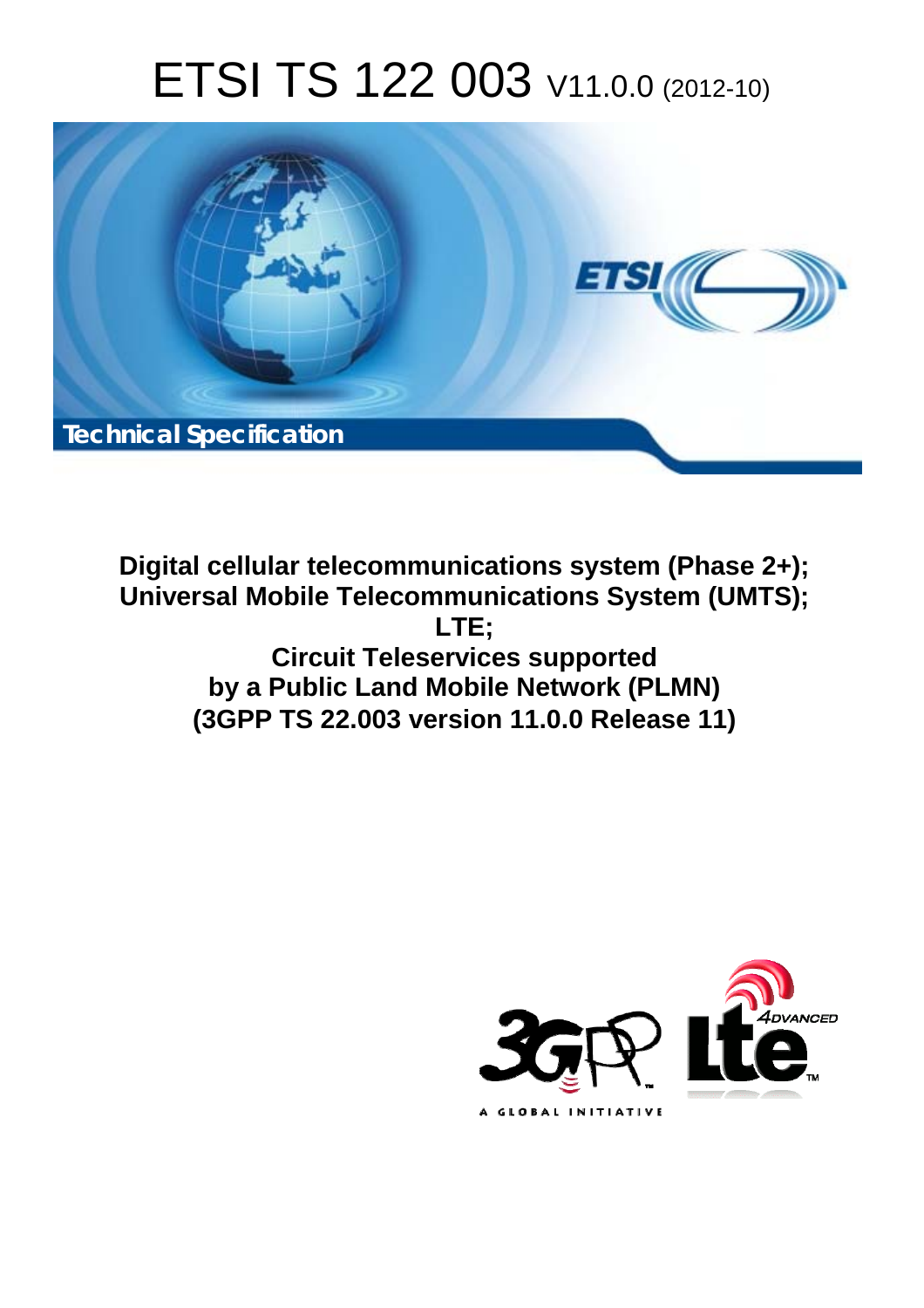Reference RTS/TSGS-0122003vb00

> Keywords GSM,LTE,UMTS

### *ETSI*

### 650 Route des Lucioles F-06921 Sophia Antipolis Cedex - FRANCE

Tel.: +33 4 92 94 42 00 Fax: +33 4 93 65 47 16

Siret N° 348 623 562 00017 - NAF 742 C Association à but non lucratif enregistrée à la Sous-Préfecture de Grasse (06) N° 7803/88

### *Important notice*

Individual copies of the present document can be downloaded from: [http://www.etsi.org](http://www.etsi.org/)

The present document may be made available in more than one electronic version or in print. In any case of existing or perceived difference in contents between such versions, the reference version is the Portable Document Format (PDF). In case of dispute, the reference shall be the printing on ETSI printers of the PDF version kept on a specific network drive within ETSI Secretariat.

Users of the present document should be aware that the document may be subject to revision or change of status. Information on the current status of this and other ETSI documents is available at <http://portal.etsi.org/tb/status/status.asp>

If you find errors in the present document, please send your comment to one of the following services: [http://portal.etsi.org/chaircor/ETSI\\_support.asp](http://portal.etsi.org/chaircor/ETSI_support.asp)

### *Copyright Notification*

No part may be reproduced except as authorized by written permission. The copyright and the foregoing restriction extend to reproduction in all media.

> © European Telecommunications Standards Institute 2012. All rights reserved.

**DECT**TM, **PLUGTESTS**TM, **UMTS**TM and the ETSI logo are Trade Marks of ETSI registered for the benefit of its Members. **3GPP**TM and **LTE**™ are Trade Marks of ETSI registered for the benefit of its Members and of the 3GPP Organizational Partners.

**GSM**® and the GSM logo are Trade Marks registered and owned by the GSM Association.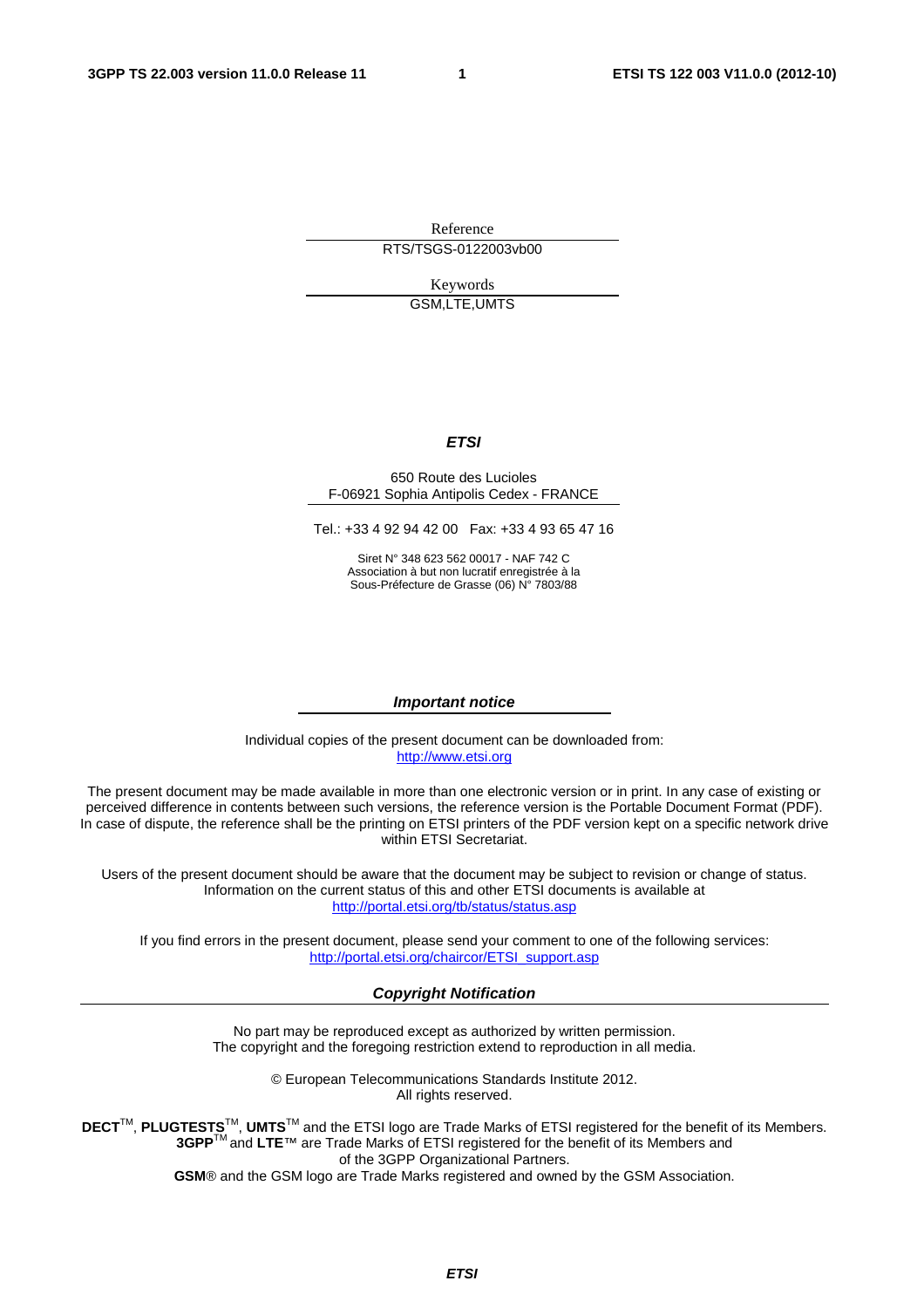## Intellectual Property Rights

IPRs essential or potentially essential to the present document may have been declared to ETSI. The information pertaining to these essential IPRs, if any, is publicly available for **ETSI members and non-members**, and can be found in ETSI SR 000 314: *"Intellectual Property Rights (IPRs); Essential, or potentially Essential, IPRs notified to ETSI in respect of ETSI standards"*, which is available from the ETSI Secretariat. Latest updates are available on the ETSI Web server [\(http://ipr.etsi.org](http://webapp.etsi.org/IPR/home.asp)).

Pursuant to the ETSI IPR Policy, no investigation, including IPR searches, has been carried out by ETSI. No guarantee can be given as to the existence of other IPRs not referenced in ETSI SR 000 314 (or the updates on the ETSI Web server) which are, or may be, or may become, essential to the present document.

### Foreword

This Technical Specification (TS) has been produced by ETSI 3rd Generation Partnership Project (3GPP).

The present document may refer to technical specifications or reports using their 3GPP identities, UMTS identities or GSM identities. These should be interpreted as being references to the corresponding ETSI deliverables.

The cross reference between GSM, UMTS, 3GPP and ETSI identities can be found under [http://webapp.etsi.org/key/queryform.asp.](http://webapp.etsi.org/key/queryform.asp)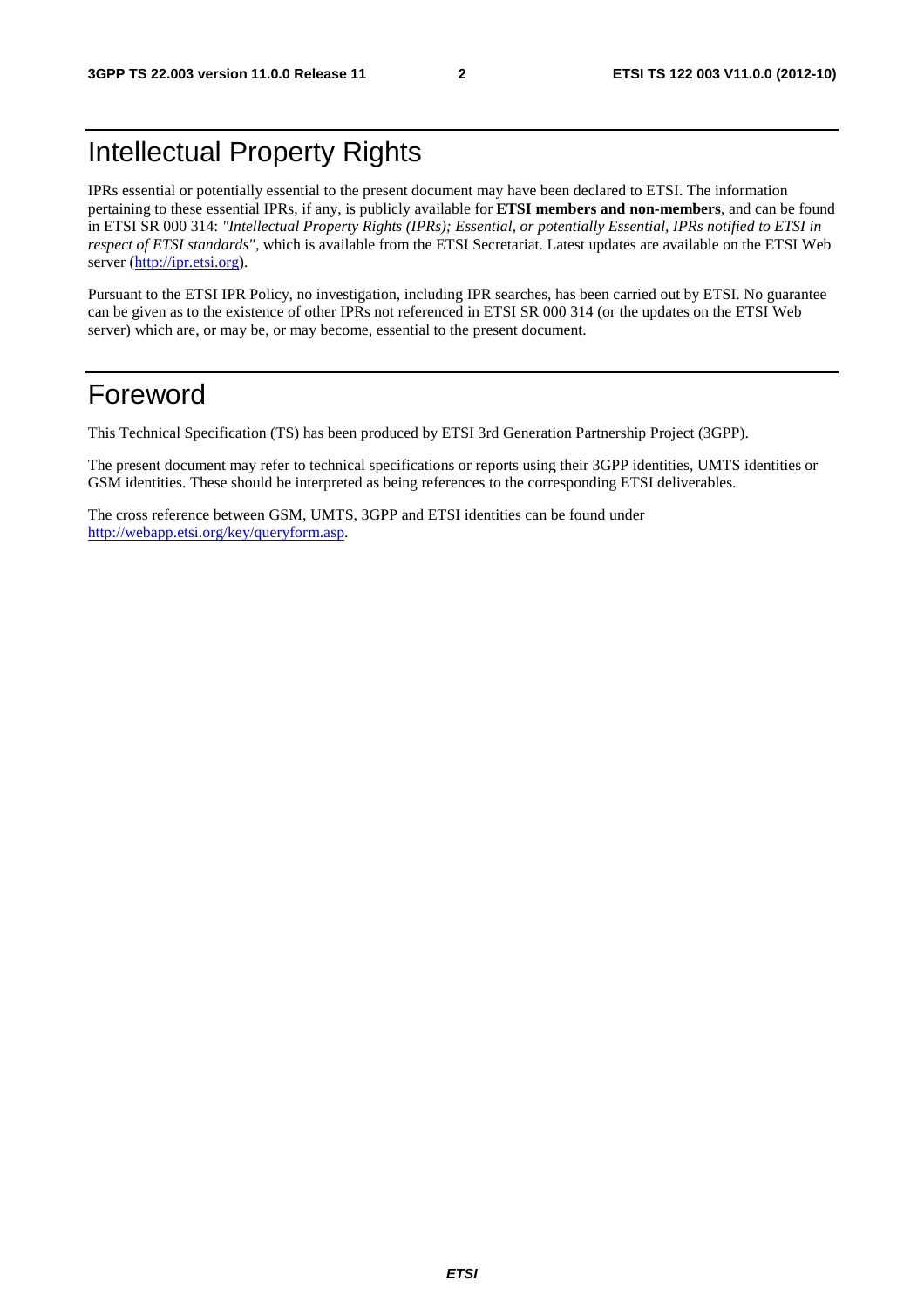$\mathbf{3}$ 

## Contents

| $\overline{0}$<br>0.1<br>0.2 |                               |  |
|------------------------------|-------------------------------|--|
| $\mathbf{1}$                 |                               |  |
| 2                            |                               |  |
| 3                            |                               |  |
| 4                            |                               |  |
| 5                            |                               |  |
|                              | <b>Annex A (normative):</b>   |  |
|                              |                               |  |
| A.1                          |                               |  |
| A.1.1                        |                               |  |
| A.1.2                        |                               |  |
| A.1.3                        |                               |  |
| A.1.3.1                      |                               |  |
| A.1.3.2                      |                               |  |
| A.1.3.3                      |                               |  |
| A.1.3.4                      |                               |  |
| A.1.4                        |                               |  |
| A.1.4                        |                               |  |
| A.1.5                        |                               |  |
| A.1.6<br>A.1.7               |                               |  |
|                              | <b>Annex B</b> (informative): |  |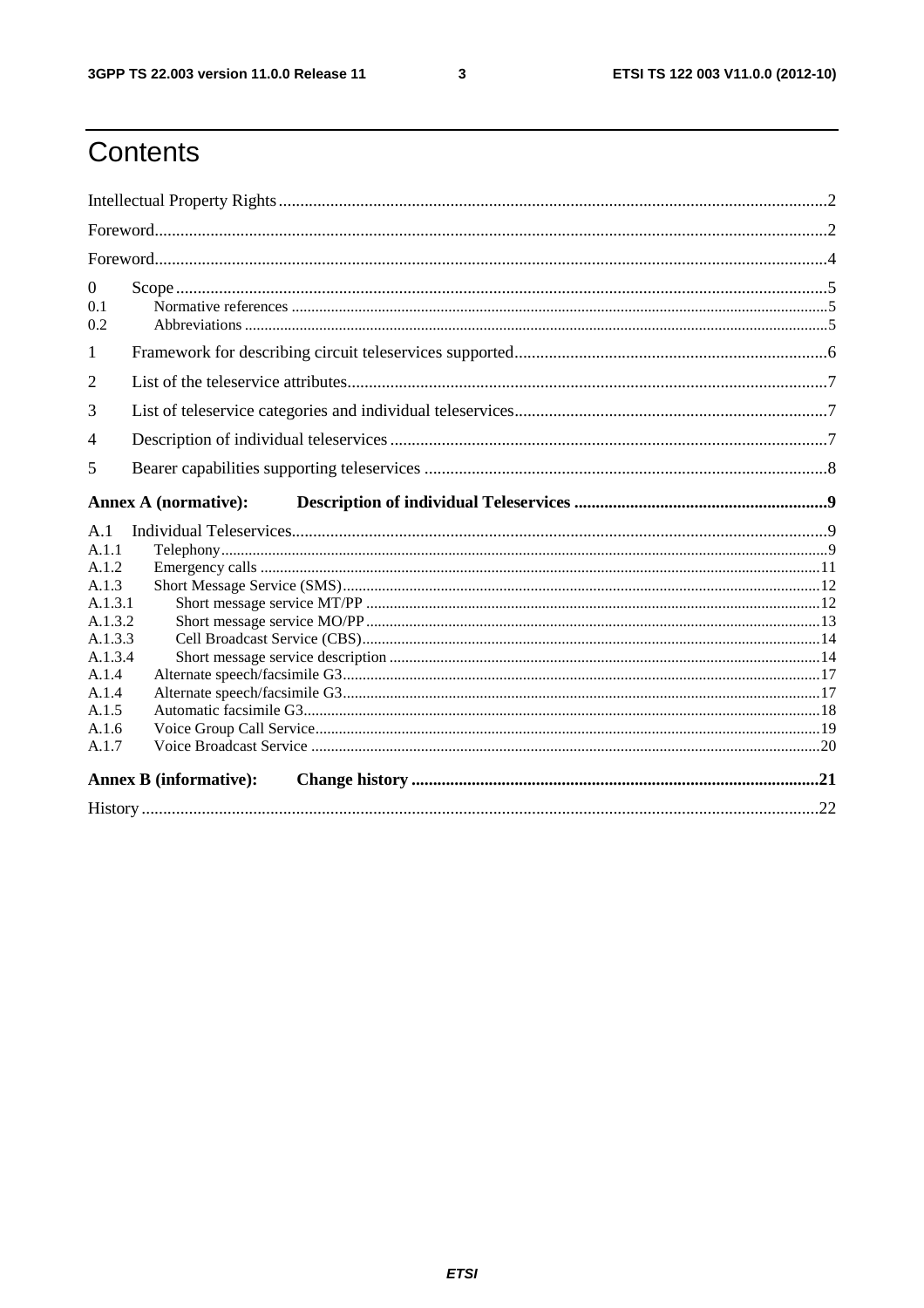## Foreword

This Technical Specification has been produced by the 3<sup>rd</sup> Generation Partnership Project (3GPP).

The contents of the present document are subject to continuing work within the TSG and may change following formal TSG approval. Should the TSG modify the contents of the present document, it will be re-released by the TSG with an identifying change of release date and an increase in version number as follows:

Version x.y.z

where:

- x the first digit:
	- 1 presented to TSG for information;
	- 2 presented to TSG for approval;
	- 3 or greater indicates TSG approved document under change control.
- y the second digit is incremented for all changes of substance, i.e. technical enhancements, corrections, updates, etc.
- z the third digit is incremented when editorial only changes have been incorporated in the document.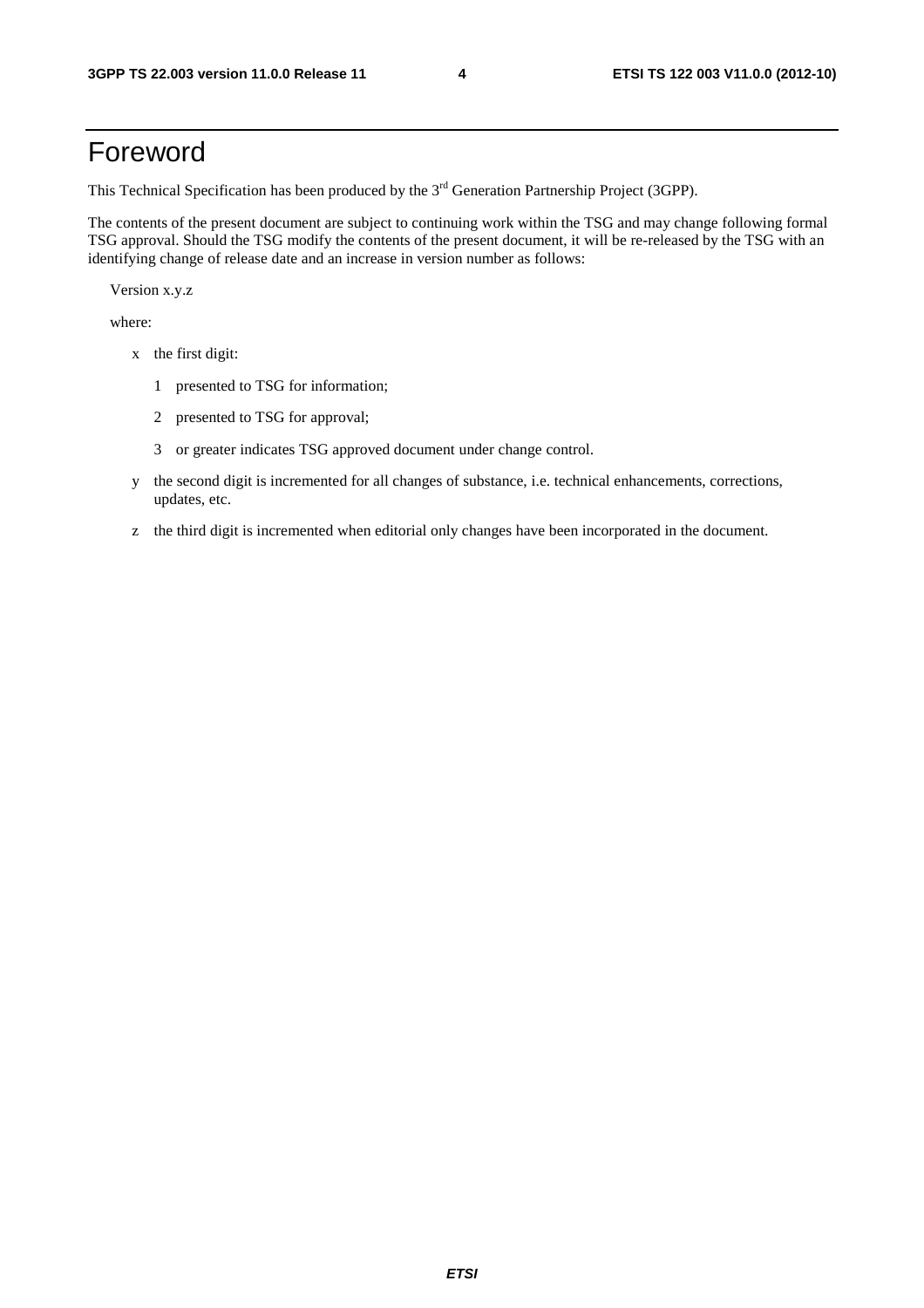### 0 Scope

This Technical Specification (TS) describes and defines a recommended set of Circuit Teleservices to be supported by a PLMN in connection with other networks as a basis for defining the network capabilities required.

### 0.1 Normative references

The following documents contain provisions which, through reference in this text, constitute provisions of the present document.

- References are either specific (identified by date of publication, edition number, version number, etc.) or non-specific.
- For a specific reference, subsequent revisions do not apply.
- For a non-specific reference, the latest version applies. In the case of a reference to a 3GPP document (including a GSM document), a non-specific reference implicitly refers to the latest version of that document *in the same Release as the present document*.
- [1] 3GPP TR 21.905: "Vocabulary for 3GPP Specifications"
- [2] 3GPP TS 22.001: " Principles of circuit telecommunication services supported by a Public Land Mobile Network (PLMN)".
- [3] 3GPP TS 22.002: "Circuit Bearer Services (BS) supported by a Public Land Mobile Network (PLMN)".
- [4] 3GPP TS 22.004: " General on supplementary services".
- [5] 3GPP TS42.068 : "Voice Group Call Service (VGCS) Stage 1".
- [6] 3GPP TS 42.069 : "Voice Broadcast Service (VBS) Stage 1".
- [7] 3GPP TS 23.040: " Technical realization of the Short Message Service (SMS) Point-to-Point (PP)".
- [8] 3GPP TS 23.041 : " Technical realization of Short Message Service Cell Broadcast (SMSCB)".
- [9] 3GPP TS 24.008: "Mobile radio interface layer 3 specification".
- [10] 3GPP TS 27.001 : " General on Terminal Adaptation Functions (TAF) for Mobile Stations (MS)".
- [11] 3GPP TS 27.005: " Use of Data Terminal Equipment Data Circuit terminating Equipment (DTE DCE) interface for Short Message Service (SMS) and Cell Broadcast Service (CBS)".
- [12] ITU-T Recommendation T.4: "Standardization of group 3 facsimile apparatus for document transmission".
- [13] ITU-T Recommendation T.30: "Procedures for document facsimile transmission in the general switched telephone network".
- [14] 3GPP TS 22.101: "Service Principles".

### 0.2 Abbreviations

Abbreviations used in this TS are listed in 3GPP TR 21.905[1].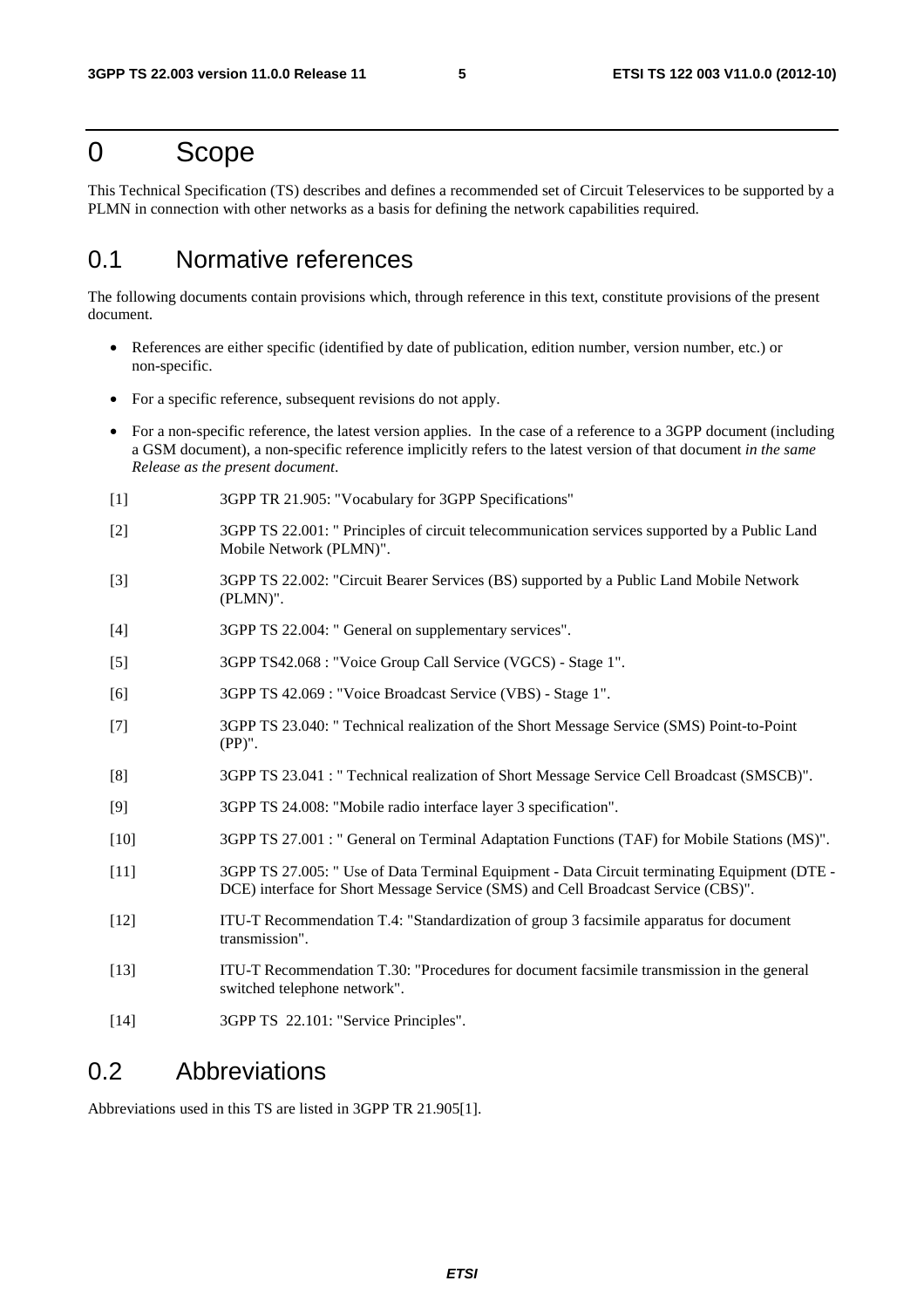## 1 Framework for describing circuit teleservices supported

Teleservices supported by a PLMN are described by a number of attributes which are intended to be largely independent.

These attributes are described and defined in specification 3GPP TS 22.001 [2].

They are grouped into three categories:

- High layer attributes;
- Low layer attributes (describing the Bearer capabilities which support the Teleservice).
	- information transfer attributes;
	- access attributes.
- General attributes.

Figure 1 shows the relationship between the different categories of services attributes, and their scope within a Teleservice.



NOTE 1: A transit network may not exist.

NOTE 2: Communication may be established from both ends in principle.

**Figure 1: Relationship between the categories of services attributes and their scope within a Teleservice**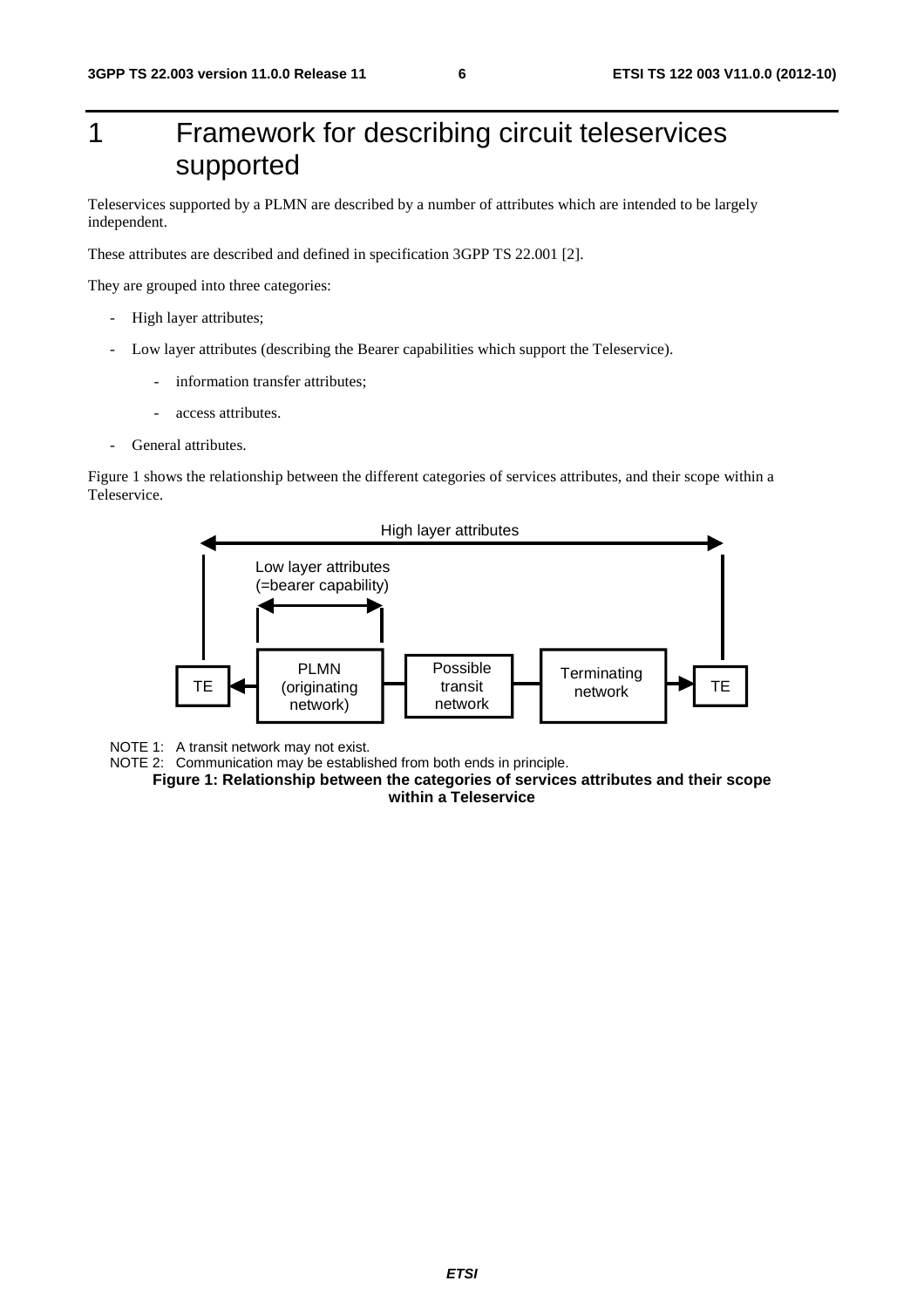## 2 List of the teleservice attributes

Table 1 gives the list of the attributes. For the definitions and possible values of these attributes, see 3GPP TS 22.001 [2].

| High layer capabilities                    | 1.1 Type of user information                      | Dominant Teleservice attribute category |
|--------------------------------------------|---------------------------------------------------|-----------------------------------------|
|                                            | 1.2 Layer 4 protocol functions                    |                                         |
|                                            | 1.3 Layer 5<br>"                                  | Secondary attributes                    |
|                                            | $\mathbf{H}$<br>$\mathbf{H}$<br>1.4 Layer 6       | $\mathbf{u}$                            |
|                                            | $\pmb{\mathsf{H}}$<br>1.5 Layer 7<br>$\mathbf{H}$ |                                         |
| 2.<br>Low layer capabilities               | 2.1<br>Information transfer                       | $^{\prime}$<br>Ħ                        |
| (describing the Bearer<br>capability which | 2.1.1<br>Information transfer capabilities        | Ħ                                       |
| supports the<br>Teleservice)               | Information transfer mode<br>2.1.2                | $\mathbf{H}$<br>$^{\prime}$             |
|                                            | Information transfer rate<br>2.1.3                | Individual services (in the category)   |
|                                            | 2.1.4<br>Structure                                |                                         |
|                                            | Establishment of communication<br>2.1.5           |                                         |
|                                            | Communication configuration<br>2.1.6              |                                         |
|                                            | 2.1.7<br>Symmetry                                 |                                         |
|                                            | Access (3GPP TS 22.001)<br>$\overline{2.2}$       | <b>Qualifying attributes</b>            |
|                                            | Signalling access<br>2.2.1                        |                                         |
|                                            | Information access<br>2.2.2                       | $\blacksquare$                          |
|                                            | Interworking<br>2.3                               | $\mathbf{H}$<br>$^{\prime\prime}$       |
|                                            | Terminating network type<br>2.3.1                 | $^{\prime}$<br>$\mathbf{H}$             |
|                                            | National/international interworking<br>2.3.2      | Further specify the individual services |
|                                            | 2.3.3<br>Interface of terminal equipment          |                                         |
|                                            |                                                   |                                         |
| General<br>3.                              | 3.1 Supplementary services provided               |                                         |
|                                            | 3.2 Quality of service                            |                                         |
|                                            | 3.3 Operational and commercial                    |                                         |

### **Table 1: List of Teleservice attributes**

3 List of teleservice categories and individual teleservices

Table 2 presents a list of all Teleservices categories and of individual Teleservices and the associated dominant and secondary attributes.

## 4 Description of individual teleservices

The annex contains a data sheet per Teleservice with all attributes and comments.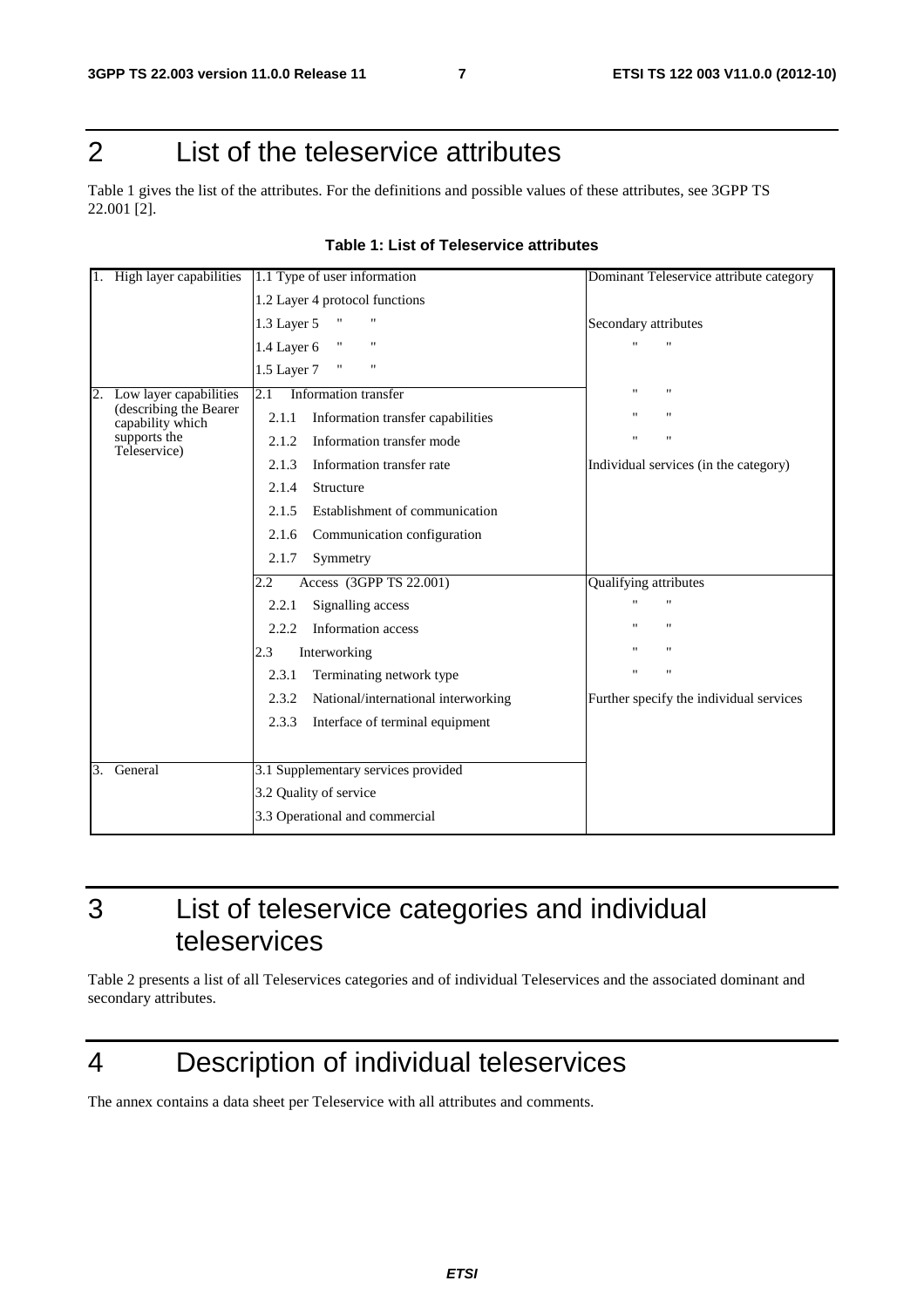## 5 Bearer capabilities supporting teleservices

According to specification 3GPP TS 22.001 [2] the Bearer Capability defines the technical features of a Teleservice as they appear to the user at the customer access point or an appropriate interface of a fixed network. The Bearer Capability is characterized by information transfer, access and interworking attributes. The same set of attributes as for a Bearer Service is used. A Bearer Capability is associated with every Teleservice.

| <b>Dominant</b><br>Category of<br>teleservice<br>attribute |    |                                     | <b>Individual Teleservice</b> |                                                                                                        |  |  |  |
|------------------------------------------------------------|----|-------------------------------------|-------------------------------|--------------------------------------------------------------------------------------------------------|--|--|--|
| Type of user<br>in-formation                               | No | Name                                | No                            | Name                                                                                                   |  |  |  |
| Speech                                                     |    | Speech<br>trans-mission             | 11<br>$12 \overline{ }$       | Telephony<br><b>Emergency Calls</b>                                                                    |  |  |  |
| Short<br>message                                           | 2  | Short<br>message<br>service         | 21<br>22<br>23                | Short message MT/PP<br>Short message MO/PP<br><b>Cell Broadcast Service</b>                            |  |  |  |
| Facsimile                                                  | 6  | Facsimile<br>trans -<br>mission     | 61<br>62                      | Ŧ<br>Alternate speech and facsimile group 3<br>$NT^2$<br>$\mathbf{T}^1$<br>Automatic Facsimile group 3 |  |  |  |
| Speech                                                     | 9  | Voice Group<br>service <sup>3</sup> | 91<br>92                      | $NT^2$<br>Voice Group Call Service<br>Voice Broadcast Service                                          |  |  |  |

Note 1: The transparent facsimile services apply to GERAN A/Gb mode of operation only.

Note 2: The non-transparent facsimile services apply to UTRAN only.

Note 3: The Voice Group Services, TS 91 and TS 92 apply to GERAN A/Gb mode of operation only.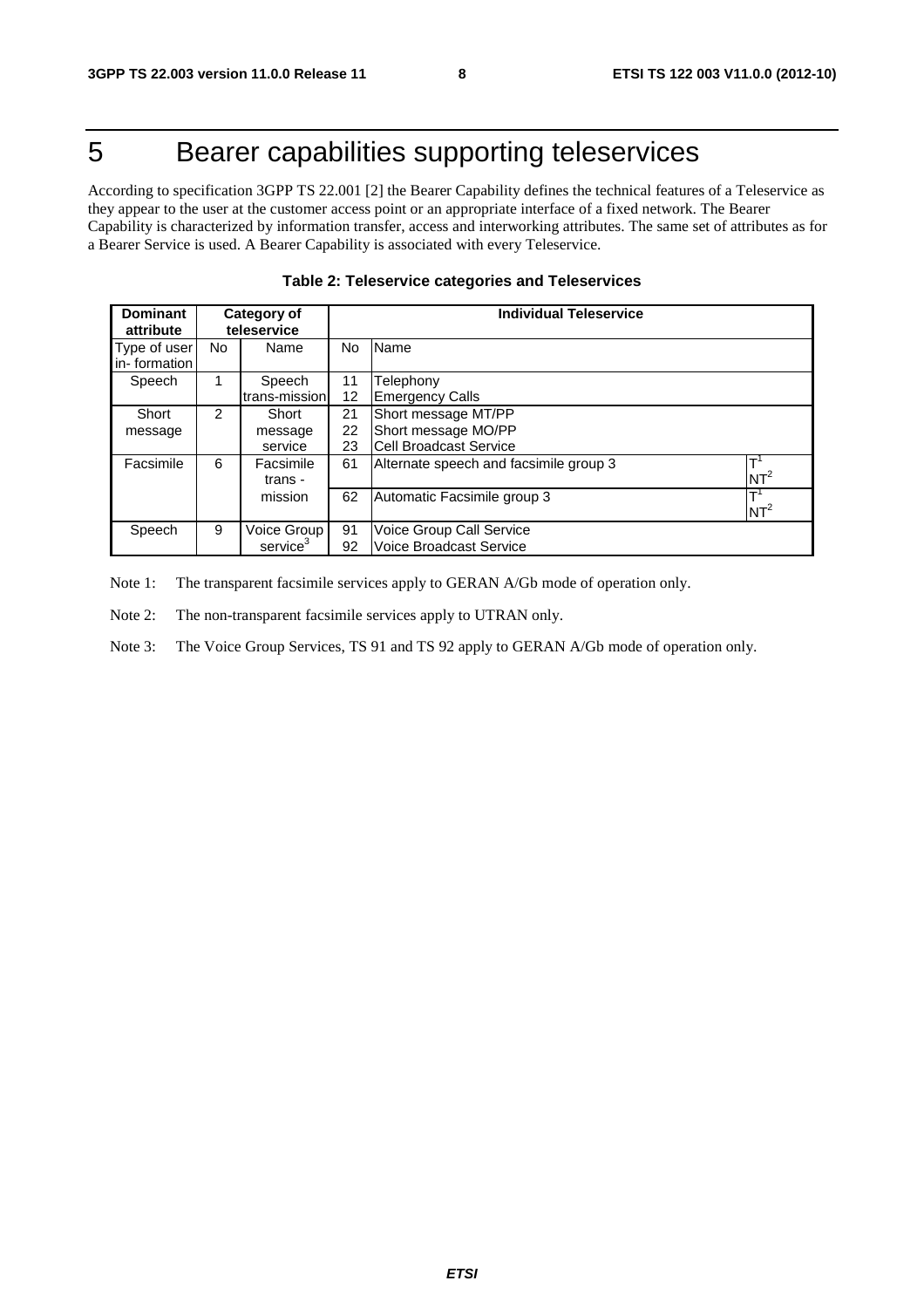## Annex A (normative): Description of individual Teleservices

NOTE 1: Within the PLMN the "Information transfer rate" attribute is not indicated.

## A.1 Individual Teleservices

### A.1.1 Telephony

|              | Teleservice 11, Telephony |                        |                                       |           |                                 |                        |           |  |
|--------------|---------------------------|------------------------|---------------------------------------|-----------|---------------------------------|------------------------|-----------|--|
|              | 1.                        |                        | 1.1 Type or user information          |           | speech                          |                        |           |  |
| A            | <b>HLC</b>                |                        | 1.2 Layer 4 protocol functions        |           |                                 |                        |           |  |
| T            |                           |                        | 1.3 Layer 5 protocol functions        |           |                                 |                        |           |  |
| T            |                           |                        | 1.4 Layer 6 protocol functions        |           |                                 |                        |           |  |
| $\mathbb{R}$ |                           |                        | 1.5 Layer 7 protocol functions        |           |                                 |                        |           |  |
| I            | 2.                        | 2.1                    | 2.1.1 Information transfer capability |           | speech (digital representation) |                        |           |  |
| B            | <b>LLC</b>                |                        | 2.1.2 Information transfer mode       |           | circuit                         |                        |           |  |
| U            |                           | Inform                 | 2.1.3 Information transfer rate       |           | not applicable                  |                        |           |  |
| T            |                           | transfer               | 2.1.4 Structure                       |           | not applicable                  |                        |           |  |
| E            |                           |                        | 2.1.5 Establishment of connection     |           | demand MO MT                    |                        |           |  |
| S            |                           |                        | 2.1.6 Communication configuration     |           | point-to-point                  |                        |           |  |
|              |                           |                        | 2.1.7 Symmetry                        |           | bidirectional symmetry          |                        |           |  |
|              |                           | 2.2                    | 2.2.1 Signalling access               |           | manual                          |                        |           |  |
|              |                           | Access                 | 2.2.2 Information access              | rate      | full rate/half rate             |                        |           |  |
|              |                           | at UE                  | (3GPP TS 22.001)                      | interface |                                 |                        |           |  |
|              |                           | 2.3                    | 2.3.1 Visible network type            |           | PSTN/ISDN/-PLMN                 |                        |           |  |
|              |                           | Inter-                 | 2.3.2 National/Internat. interworking |           |                                 | international/national |           |  |
|              |                           | working                | 2.3.3 Interface of TE to terminating  |           | 2 wire, analogue                | 4 wire<br>$S$ (B+B+D)  | <b>ME</b> |  |
|              | 3.                        |                        | 3.1 Supplementary service provided    |           | 3GPP TS 22.004                  |                        |           |  |
|              | Gen                       | 3.2 Quality of service |                                       |           |                                 |                        |           |  |

Comments:

 This service provides the transmission of speech information and audible signalling tones of the PSTN/ISDN. In the PLMN and the fixed network processing technique appropriate for speech such as analogue transmission, echo cancellation and low bit rate voice encoding may be used. Hence, bit integrity is not assured.

- 1) Transparency for telephone signalling tones is provided.
- 2) Transparency for voice band facsimile signals is not mandatory. (Appropriate bearer services see 3GPP TS 22.002 [3].)
- 3) Transparency for end to end speech encryption is not mandatory. If a user needs to apply this technique an appropriate bearer service (3GPP TS 22.002 [3]) can be used.
- 4) Transmission of DTMF is provided in the mobile to fixed direction (e.g. for controlling voice mail boxes) during any time of an established call.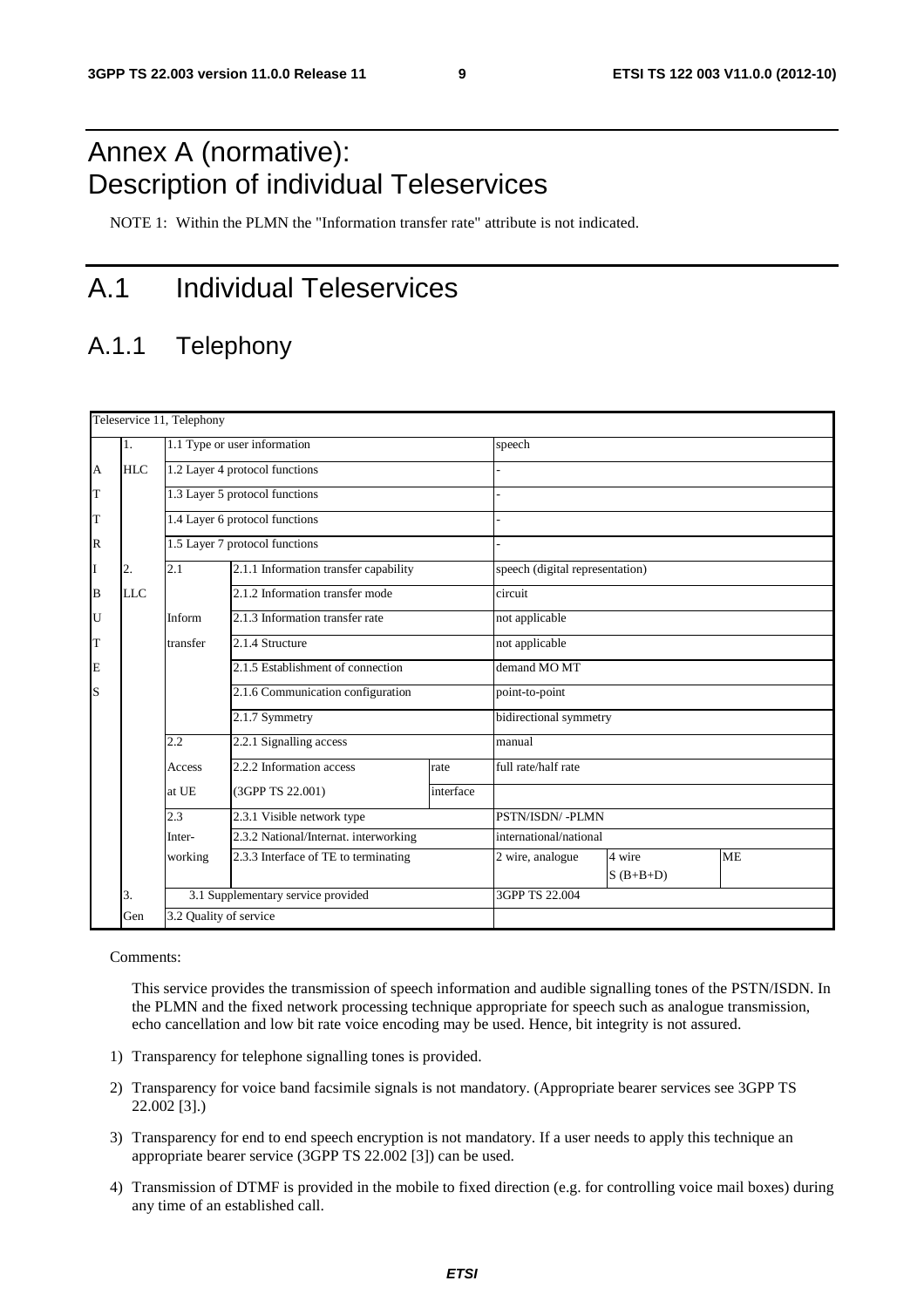- 5) In A/Gb mode of operation (GERAN) speech teleservices may be provided using the Full Rate (full rate, version 1), Enhanced Full Rate (full rate, version 2), Half Rate (half rate, version 1), Adaptive Multirate (AMR) or Wideband Adaptive Multirate (AMR-WB) speech codecs. The default speech codec to provide speech service in this case is Full Rate.
- 6) In UTRAN operation speech teleservices may be provided using the Adaptive Multirate (AMR) or Wideband Adaptive Multirate (AMR-WB) speech codecs. The default speech codec to provide speech service in this case is AMR.
- 7) In GERAN Iu mode of operation speech teleservices may be provided using the Adaptive Multirate (AMR) or Wideband Adaptive Multirate (AMR-WB) or Enhanced Full Rate (EFR) speech codecs. Both the Narrow Band AMR codec family (Full Rate AMR and Half Rate AMR) and the EFR codec shall be supported by the UE. The network shall either support at least the AMR or the EFR codec.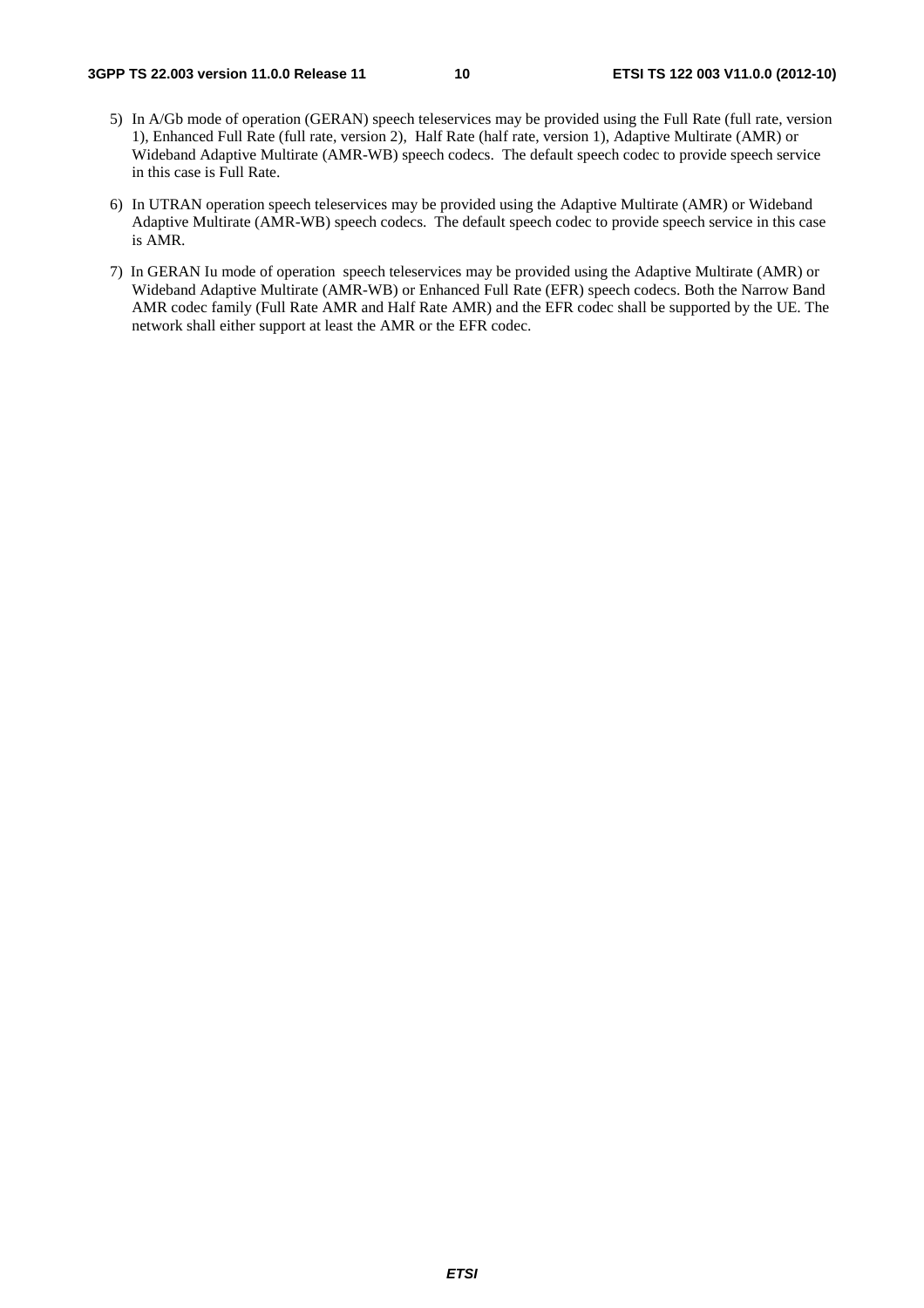### A.1.2 Emergency calls

|              |            | Teleservice 12, Emergency calls |                                            |           |                                                                                                                            |                                                                  |  |
|--------------|------------|---------------------------------|--------------------------------------------|-----------|----------------------------------------------------------------------------------------------------------------------------|------------------------------------------------------------------|--|
|              | 1.         |                                 | 1.1 Type or user information               |           | speech (with or without additional emergency related data)                                                                 |                                                                  |  |
| A            | <b>HLC</b> |                                 | 1.2 Layer 4 protocol functions             |           |                                                                                                                            |                                                                  |  |
| T            |            |                                 | 1.3 Layer 5 protocol functions             |           |                                                                                                                            |                                                                  |  |
| T            |            |                                 | 1.4 Layer 6 protocol functions             |           |                                                                                                                            |                                                                  |  |
| $\mathbb{R}$ |            |                                 | 1.5 Layer 7 protocol functions             |           |                                                                                                                            |                                                                  |  |
| T            | 2.         | 2.1                             | 2.1.1 Information transfer capability      |           | data)                                                                                                                      | speech (digital representation and may include emergency related |  |
| B            | <b>LLC</b> |                                 | 2.1.2 Information transfer mode            |           | circuit                                                                                                                    |                                                                  |  |
| U            |            | Inform                          | 2.1.3 Information transfer rate            |           | not applicable for speech only call                                                                                        |                                                                  |  |
| T            |            | transfer                        | 2.1.4 Structure                            |           | not applicable                                                                                                             |                                                                  |  |
| E            |            |                                 | 2.1.5 Establishment of connection          |           | demand MO MT                                                                                                               |                                                                  |  |
| S            |            |                                 | 2.1.6 Communication configuration          |           | point-to-point                                                                                                             |                                                                  |  |
|              |            |                                 | 2.1.7 Symmetry                             |           | bidirectional symmetry (when present the data component may be<br>a symmetric or an asymmetric bidirectional transmission) |                                                                  |  |
|              |            | 2.2                             | 2.2.1 Signalling access                    |           | manual                                                                                                                     |                                                                  |  |
|              |            | Access                          | 2.2.2 Information access                   | rate      | full rate/half rate                                                                                                        |                                                                  |  |
|              |            | at UE                           | (3GPP TS 22.001)                           | interface |                                                                                                                            |                                                                  |  |
|              |            | 2.3                             | 2.3.1 Visible network type                 |           | <b>PSTN</b>                                                                                                                | <b>ISDN</b>                                                      |  |
|              |            | Inter-                          | 2.3.2 National/Internat. interworking      |           | national                                                                                                                   |                                                                  |  |
|              |            | working                         | 2.3.3 Interface of TE to terminating Ntwk. |           | 2 wire<br>4 wire                                                                                                           |                                                                  |  |
|              | 3.         |                                 | 3.1 Supplementary service provided         |           | 3GPP TS 22.004 (see note 3)                                                                                                |                                                                  |  |
|              | Gen        | 3.2 Quality of service          |                                            |           |                                                                                                                            |                                                                  |  |

- 1) A standardized access method throughout all PLMNs is mandatory. See 3GPP TS 22.101 [14] for further information on emergency call requirements.
- 2) It shall be an option of the network operator whether to accept emergency calls coming from user equipment which do not transmit an IMSI or a TMSI.
- 3) Emergency calls supersede all constraints imposed by supplementary services or user equipment features used for other Tele or Bearer services. The lock state of the UE is overridden by the SOS-procedure.
- 4) Emergency calls will be routed to the emergency services in accordance with national regulations.
- 5) In order to help identifying callers in cases of misuse databases in the PLMN may be accessed to retrieve the identity of the calling UE. When applicable, and subject to national regulations, the Public Safety Answering Point (PSAP) may use the related data sent in conjunction with the emergency call and provide this information to the lawful authorities.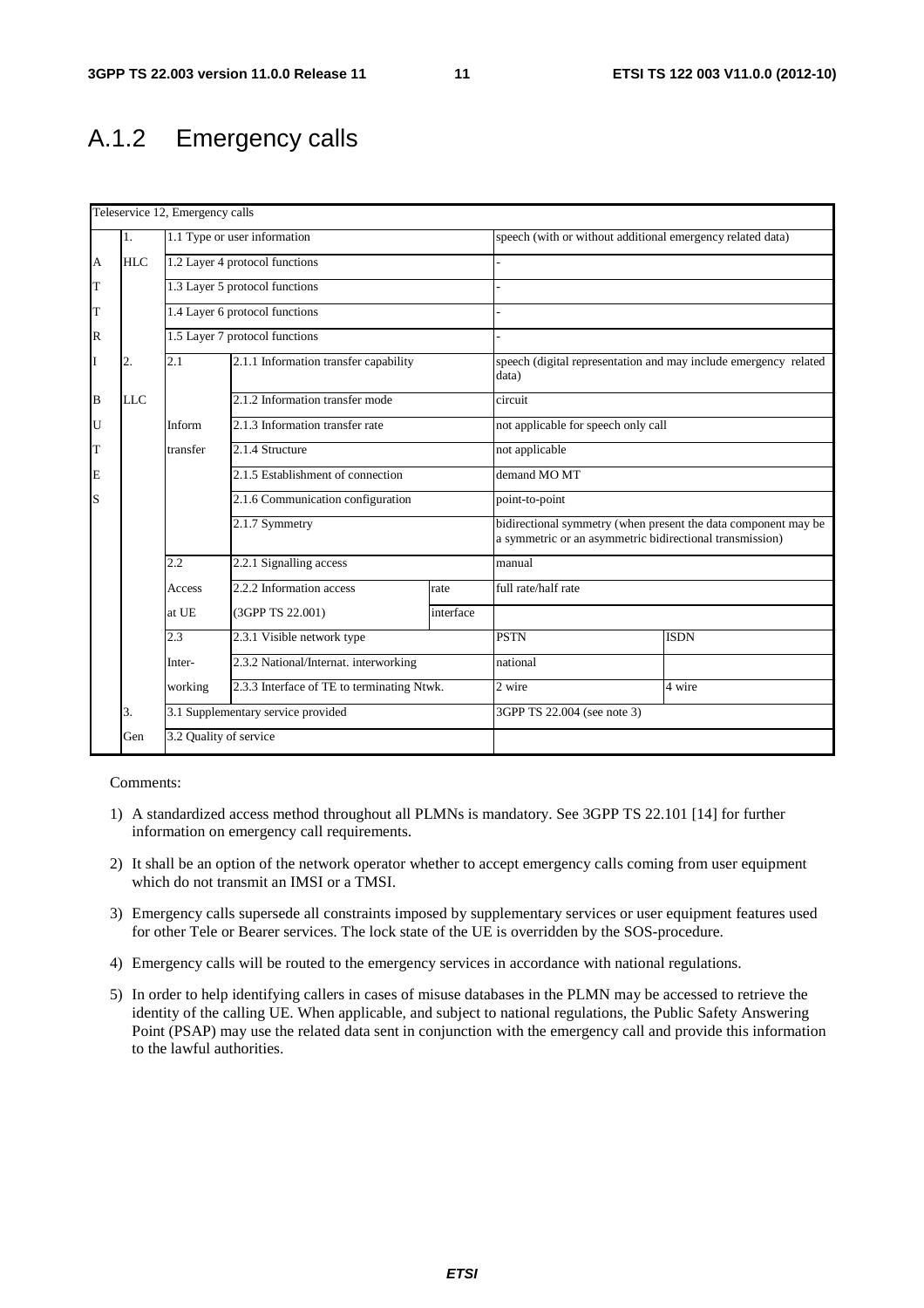### A.1.3 Short Message Service (SMS)

### A.1.3.1 Short message service MT/PP

|   |                                          |                                                       | Teleservice 21, Short Message MT point-to-point 1), 2)                 |                                      |                                  |  |
|---|------------------------------------------|-------------------------------------------------------|------------------------------------------------------------------------|--------------------------------------|----------------------------------|--|
|   | 1.                                       |                                                       | 1.1 Type or user information                                           | short message, $\leq 160$ characters |                                  |  |
| A |                                          |                                                       | 1.2 Layer 4 protocol functions                                         |                                      |                                  |  |
| T |                                          |                                                       | 1.3 Layer 5 protocol functions                                         |                                      | see 3GPP TS23.040                |  |
| T |                                          |                                                       | 1.4 Layer 6 protocol functions                                         |                                      | see 3GPP TS 23.040               |  |
| R |                                          |                                                       | 1.5 Layer 7 protocol functions                                         |                                      | see 3GPP TS 23.040               |  |
|   | 2.                                       | 2.1                                                   | 2.1.1 Information transfer capability                                  |                                      | not applicable                   |  |
| B |                                          |                                                       | 2.1.2 Information transfer mode                                        |                                      | not applicable                   |  |
| U |                                          | Inform                                                | 2.1.3 Information transfer rate                                        |                                      | not applicable<br>not applicable |  |
| T |                                          | transfer                                              | 2.1.4 Structure                                                        |                                      |                                  |  |
| E |                                          |                                                       | 2.1.5 Establishment of connection<br>2.1.6 Communication configuration |                                      | not applicable                   |  |
| S |                                          |                                                       |                                                                        |                                      | not applicable                   |  |
|   |                                          |                                                       | 2.1.7 Symmetry                                                         |                                      | not applicable                   |  |
|   |                                          | 2.2                                                   | 2.2.1 Signalling access                                                |                                      | see 3GPP TS 27,005               |  |
|   |                                          | Access                                                | 2.2.2 Information access                                               | rate                                 | not applicable                   |  |
|   |                                          | at UE                                                 | (3GPP TS 22.001)                                                       | interface                            |                                  |  |
|   |                                          | 2.3                                                   | 2.3.1 Visible network type                                             |                                      | not applicable 3)                |  |
|   |                                          | Inter-                                                | 2.3.2 National/Internat. interworking                                  |                                      | not applicable 3)                |  |
|   |                                          | 2.3.3 Interface of TE to terminating Ntwk.<br>working |                                                                        | not applicable 3)                    |                                  |  |
|   | 3.1 Supplementary service provided<br>3. |                                                       | 3GPP TS 22.004                                                         |                                      |                                  |  |
|   | Gen                                      | 3.2 Quality of service                                |                                                                        |                                      |                                  |  |

- 1) This service provides the transmission of a short message from a message handling system (service centre) to a user equipment. The service centre is functionally separated from the PLMN.
- 2) After reception an acknowledgement message should be sent back.
- 3) There is only an interworking between the PLMN and SMS Service Centre (SMS-SC). Connections from the fixed network to the SMS-SC are out of the scope of the 3GPP specifications.
- 4) The information transfer attributes refer to the connection-oriented services (ISDN, Bluebook Q.931). The Short Message Service is not a connection orientated service, hence the transfer attributes here are not applicable.
- 5) SMS MT/PP teleservice can be provided via both the CS and PS domains.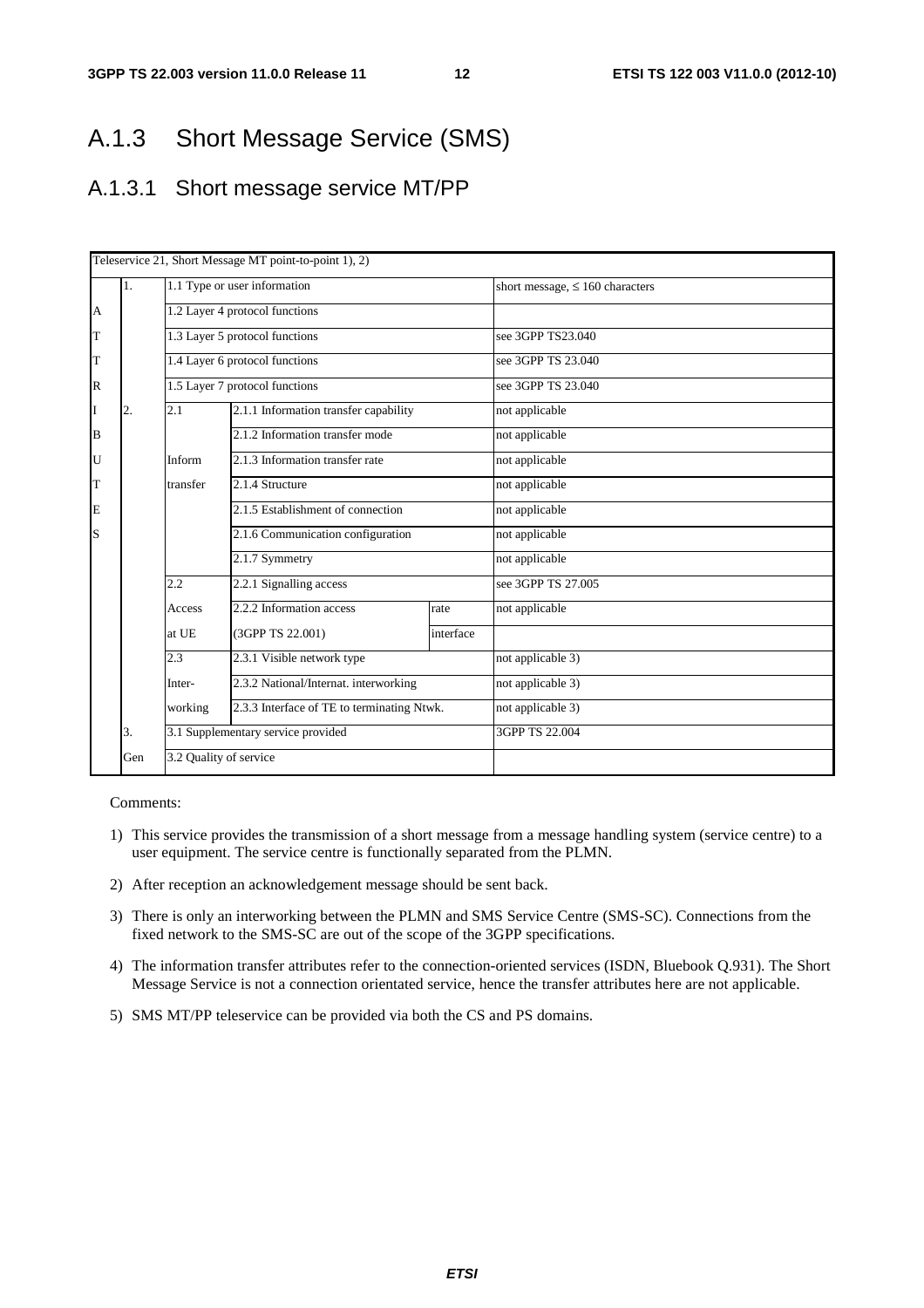### A.1.3.2 Short message service MO/PP

|                |     |                        | Teleservice 22, Short Message MO point-to-point 1), 2)                              |                                      |                    |  |  |
|----------------|-----|------------------------|-------------------------------------------------------------------------------------|--------------------------------------|--------------------|--|--|
|                | 1.  |                        | 1.1 Type or user information                                                        | short message, $\leq 160$ characters |                    |  |  |
| $\overline{A}$ |     |                        | 1.2 Layer 4 protocol functions                                                      |                                      |                    |  |  |
| T              |     |                        | 1.3 Layer 5 protocol functions                                                      |                                      | see 3GPP TS 23.040 |  |  |
| T              |     |                        | 1.4 Layer 6 protocol functions                                                      |                                      | see 3GPP TS 23.040 |  |  |
| $\mathbb R$    |     |                        | 1.5 Layer 7 protocol functions                                                      |                                      | see 3GPP TS 23.040 |  |  |
| I              | 2.  | 2.1                    | 2.1.1 Information transfer capability                                               |                                      | not applicable     |  |  |
| $\bf{B}$       |     |                        | 2.1.2 Information transfer mode                                                     |                                      | not applicable     |  |  |
| U              |     | Inform                 | 2.1.3 Information transfer rate                                                     |                                      | not applicable     |  |  |
| T              |     | transfer               | $2.1.4$ Structure                                                                   |                                      | not applicable     |  |  |
| E              |     |                        | 2.1.5 Establishment of connection                                                   |                                      | not applicable     |  |  |
| S              |     |                        | 2.1.6 Communication configuration                                                   |                                      | not applicable     |  |  |
|                |     |                        | 2.1.7 Symmetry                                                                      |                                      | not applicable     |  |  |
|                |     | 2.2                    | 2.2.1 Signalling access                                                             |                                      | see 3GPP TS 27,005 |  |  |
|                |     | Access                 | 2.2.2 Information access                                                            | rate                                 | not applicable     |  |  |
|                |     | at UE                  | (3GPP TS 22.001)                                                                    | interface                            |                    |  |  |
|                |     | 2.3                    | 2.3.1 Visible network type                                                          |                                      | not applicable 3)  |  |  |
|                |     | Inter-                 | 2.3.2 National/Internat. interworking<br>2.3.3 Interface of TE to terminating Ntwk. |                                      | not applicable 3)  |  |  |
|                |     | working                |                                                                                     |                                      | not applicable 3)  |  |  |
|                | 3.  |                        | 3.1 Supplementary service provided                                                  |                                      | 3GPP TS 22.004     |  |  |
|                | Gen | 3.2 Quality of service |                                                                                     |                                      |                    |  |  |

- 1) This service provides the transmission of a short message from a user equipment to a message handling system (service centre). The service centre is functionally separated from the PLMN.
- 2) After reception an acknowledgement message is sent back.
- 3) There is only an interworking between the PLMN and SMS Service Centre (SMS-SC). Connections from the fixed network to the SMS-SC are out of the scope of the 3GPP specifications.
- 4) The information transfer attributes refer to the connection-oriented services (ISDN, Bluebook Q.931). The Short Message Service is not a connection orientated service, hence the transfer attributes here are not applicable.
- 5) Information from the following sources at the UE might be transmitted:
	- a pre-recorded message in a store;
	- a number from the dialling key pad;
	- information from an external keyboard or terminal equipment connected to the ME.
- 6) SMS MO/PP teleservice can be provided via both the CS and PS domains.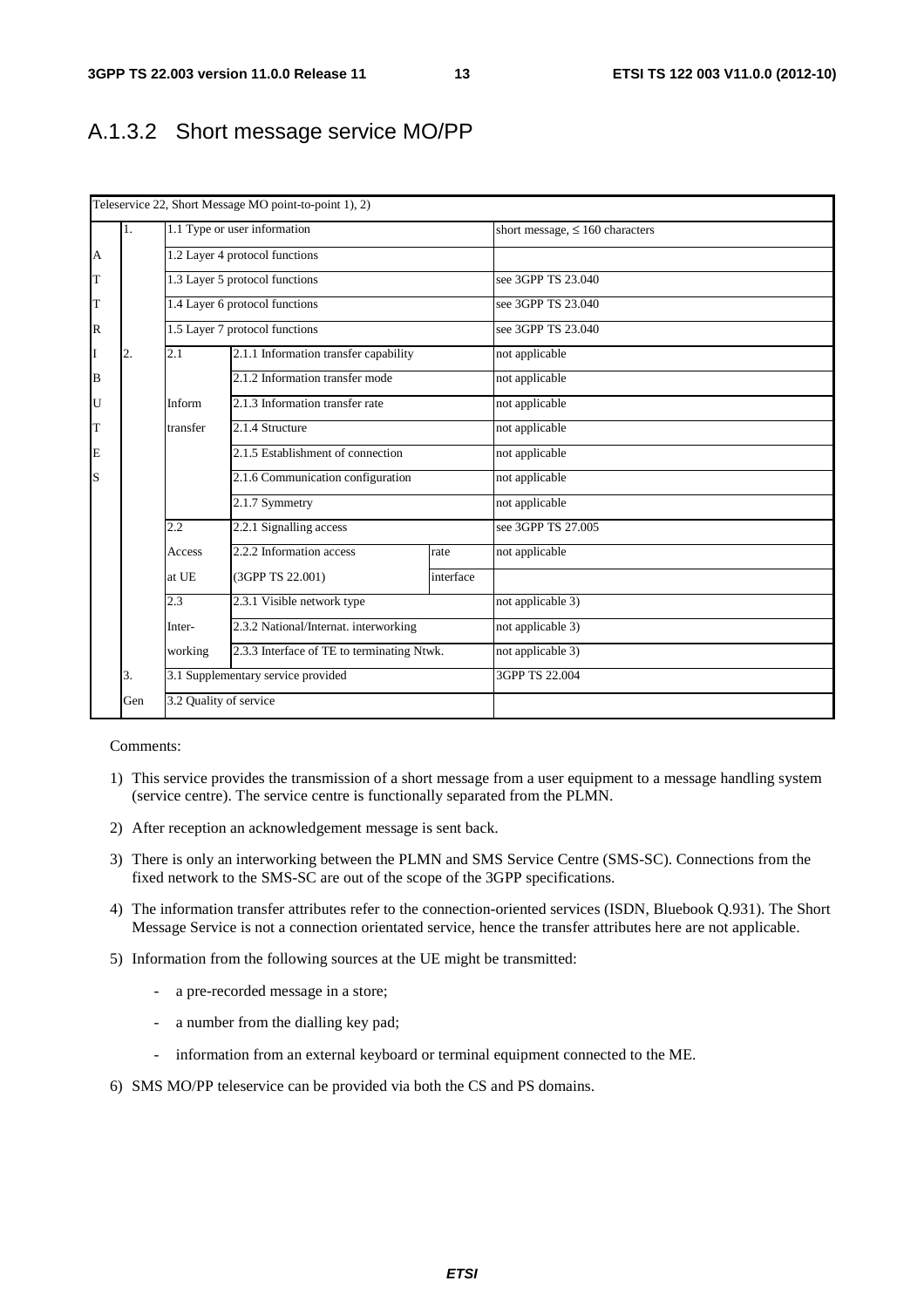### A.1.3.3 Cell Broadcast Service (CBS)

|                |     | Teleservice 23, Cell Broadcast Service |                                            |                                        |                    |  |
|----------------|-----|----------------------------------------|--------------------------------------------|----------------------------------------|--------------------|--|
|                | 1.  |                                        | 1.1 Type or user information               | short message, $\leq$ 93 characters 4) |                    |  |
| $\overline{A}$ |     |                                        | 1.2 Layer 4 protocol functions             |                                        |                    |  |
| T              |     |                                        | 1.3 Layer 5 protocol functions             |                                        | see 3GPP TS 23.041 |  |
| T              |     |                                        | 1.4 Layer 6 protocol functions             |                                        | see 3GPP TS 23.041 |  |
| $\mathbb R$    |     |                                        | 1.5 Layer 7 protocol functions             |                                        | see 3GPP TS 23.041 |  |
| I              | 2.  | 2.1                                    | 2.1.1 Information transfer capability      |                                        | not applicable     |  |
| B              |     |                                        | 2.1.2 Information transfer mode            |                                        | not applicable     |  |
| U              |     | Inform                                 | 2.1.3 Information transfer rate            |                                        | not applicable     |  |
| T              |     | transfer                               | $2.1.4$ Structure                          |                                        | not applicable     |  |
| E              |     |                                        | 2.1.5 Establishment of connection          |                                        | not applicable     |  |
| S              |     |                                        | 2.1.6 Communication configuration          |                                        | not applicable     |  |
|                |     |                                        | 2.1.7 Symmetry                             |                                        |                    |  |
|                |     | 2.2                                    | 2.2.1 Signalling access                    |                                        | not applicable     |  |
|                |     | Access                                 | 2.2.2 Information access                   | rate                                   | not applicable     |  |
|                |     | at UE                                  | (3GPP TS 22.001)                           | interface                              | not applicable     |  |
|                |     | 2.3                                    | 2.3.1 Visible network type                 |                                        | 2)                 |  |
|                |     | Inter-                                 | 2.3.2 National/Internat. interworking      |                                        | 2)                 |  |
|                |     | working                                | 2.3.3 Interface of TE to terminating Ntwk. |                                        | 2)                 |  |
|                | 3.  |                                        | 3.1 Supplementary service provided         |                                        | 3GPP TS 22.004     |  |
|                | Gen | 3.2 Quality of service                 |                                            |                                        |                    |  |

### Comments:

- 1) This service provides the transmission of a short message from a message handling system to all user equipments in the area of a Base Station. The service centre is functionally separated from the PLMN. There is no acknowledgement message after reception.
- 2) An interworking only with the Cell-Broadcast Service Centre is foreseen. Connections from the fixed network to the SC are out of the scope of the 3GPP specifications.
- 3) The information transfer attributes refer to the connection-oriented services (ISDN, Bluebook Q.931). The Short Message Service is not a connection orientated service, hence the transfer attributes here are not applicable.
- 4) 3GPP TS 23.041 provides up to 15 concatenated "pages" of up to 93 characters each.

### A.1.3.4 Short message service description

### Description of:

teleservice 21, "Short message MT/PP";

teleservice 22 "Short message MO/PP"; and

teleservice 23 "Cell Broadcast Service ".

### **1 Introduction**

The purpose of this annex is to describe the short message teleservice.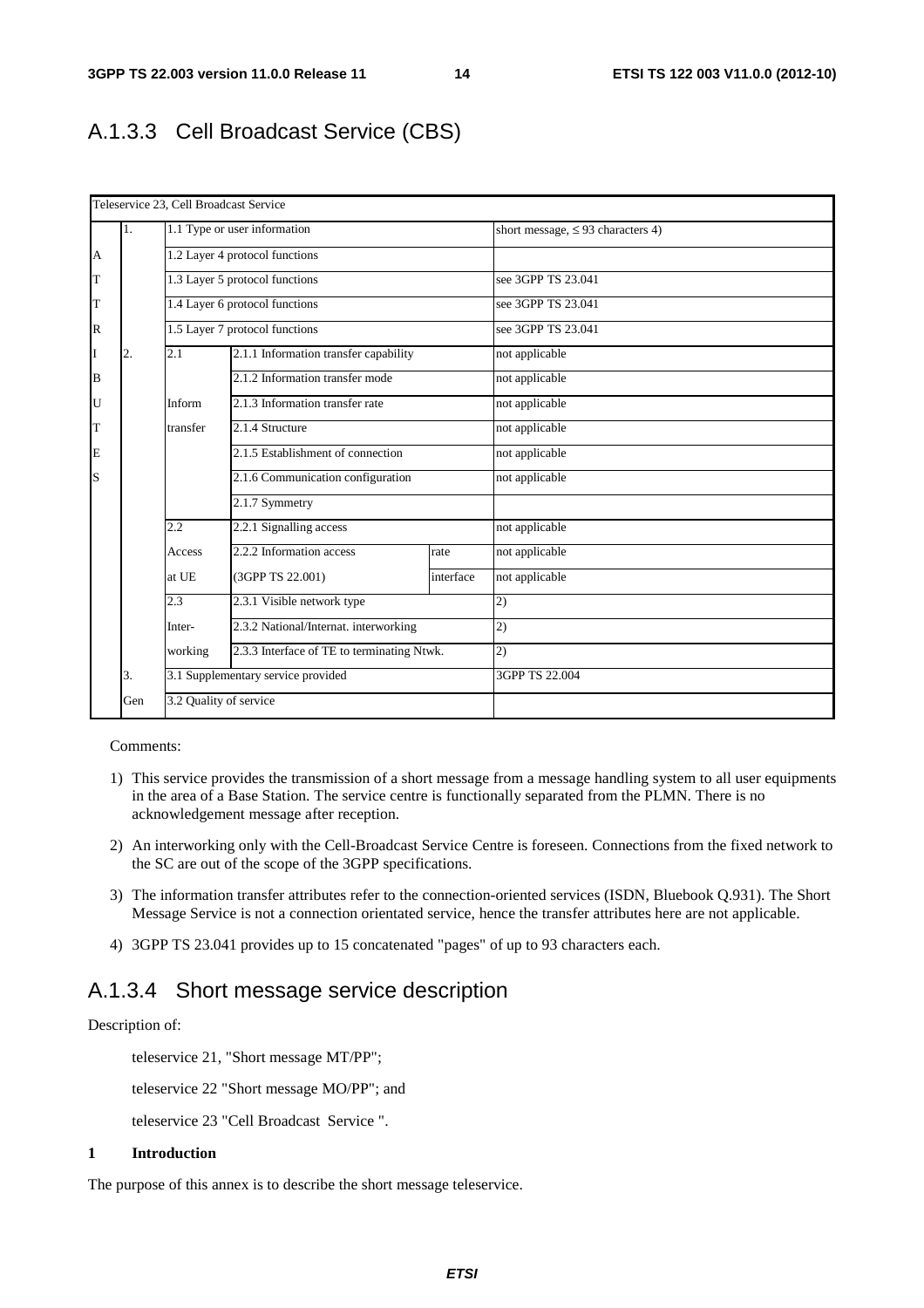Three different types of short messages are defined, namely short message MT/PP (Mobile Terminated/Point-to-point), short message MO/PP (Mobile Originated/Point-to-point) and Cell Broadcast Service messages.

### **2 Definition of the short message service MT/PP and MO/PP**

For both mobile originated and mobile terminated services the Service Centre acts as store and forward centre. The Service Centre is functionally separate from the PLMN although this does not preclude an integrated implementation. More than one service centre may be connected to a PLMN. Messages may be input to the service centre from a fixed network customer by means of a suitable telecommunications service either from the fixed network, e.g. speech, telex, facsimile, etc. or from a mobile network customer. The list is not intended to be comprehensive and it is entirely open to the service centre provider what telecommunication services it supports. The service centre shall then reformat the message into that provided by the short message service, for delivery to the user equipment.

For mobile originated SMS messages the SMT formats the message into that used by the SMS service and sends to the service centre (to allow interworking with ERMES also ERMES-format addresses may be sent from the UE to the SC). In general the user may use alphanumeric addresses for more user convenience. In principle the message may be intended for a subscriber on the fixed network or for another mobile subscriber. For the message to another mobile subscriber the service centre should deliver as described in this section.

The message text is limited to a length of 160 characters.

The originator does not need to know the location of the mobile subscriber to whom he wants to send a message. The message is addressed to the recipient's Directory Number.

As a part of the basic service for both MT and MO, an acknowledgement will be provided on a message by message basis to the SC (MT) or UE (MO). This acknowledgement indicates that the PLMN has successfully transferred the message to the UE (MT) or SC (MO).

Optionally, the SC may offer final delivery notification to the originator. In this case, the originator may request to have a notification returned from the SC informing her about the delivery of the Short Message to the recipient. This delivery report indicates whether this particular message has been correctly received at the receiving station or not, to the extent that the SC is able to establish this. It does not indicate whether the message has been read. If the delivery report is negative, i.e. the message has not been successfully delivered to the recipient, it shall include the failure cause.

The delivery report is sent to the originator, if reachable, as soon as the information (positive or negative) is available.

In addition, the SC may use the delivery report capabilities for other purposes, such as intermediate status reports etc.

All point-to-point short messages are either to or from the service centre. A message from one user equipment to another must pass through a service centre. This case is effectively an MO and MT message together. The two transactions are separate, though clearly related.

Point-to-point messages may be sent or received when the UE is engaged on a call (voice or data), or in idle mode. However, messages which overlap the boundary of such a call, or during a handover, may be lost, in which case they will be sent again.

The accounting between the SC and PLMN if applicable is for agreement between those parties.

The originator of a short message may notify the SC of an expiry time after which the message is no longer of value and may be deleted by the SC. During the validity period of the message, the SC shall try to deliver the message. After the expiry date the SC will take no further step to deliver the message, but its status may be kept by the SC to enable the originator to enquire the result. If the originator of the short message does not request any expiry time a standard value, e.g. 24 hours, is used.

The Service Centre may give a short message a priority status. This priority message will be attempted to be delivered irrespective of whether or not the UE has been identified as temporarily absent. Delivery of non-priority messages will not be attempted if the UE has been identified as temporarily absent.

If necessary, the originator may request the SC to perform specific operations on a previously submitted short message, such as provision/cancellation of a report or deletion of the short message.

The recipient of a short message will be informed by the message about the date and time it was submitted to the SC.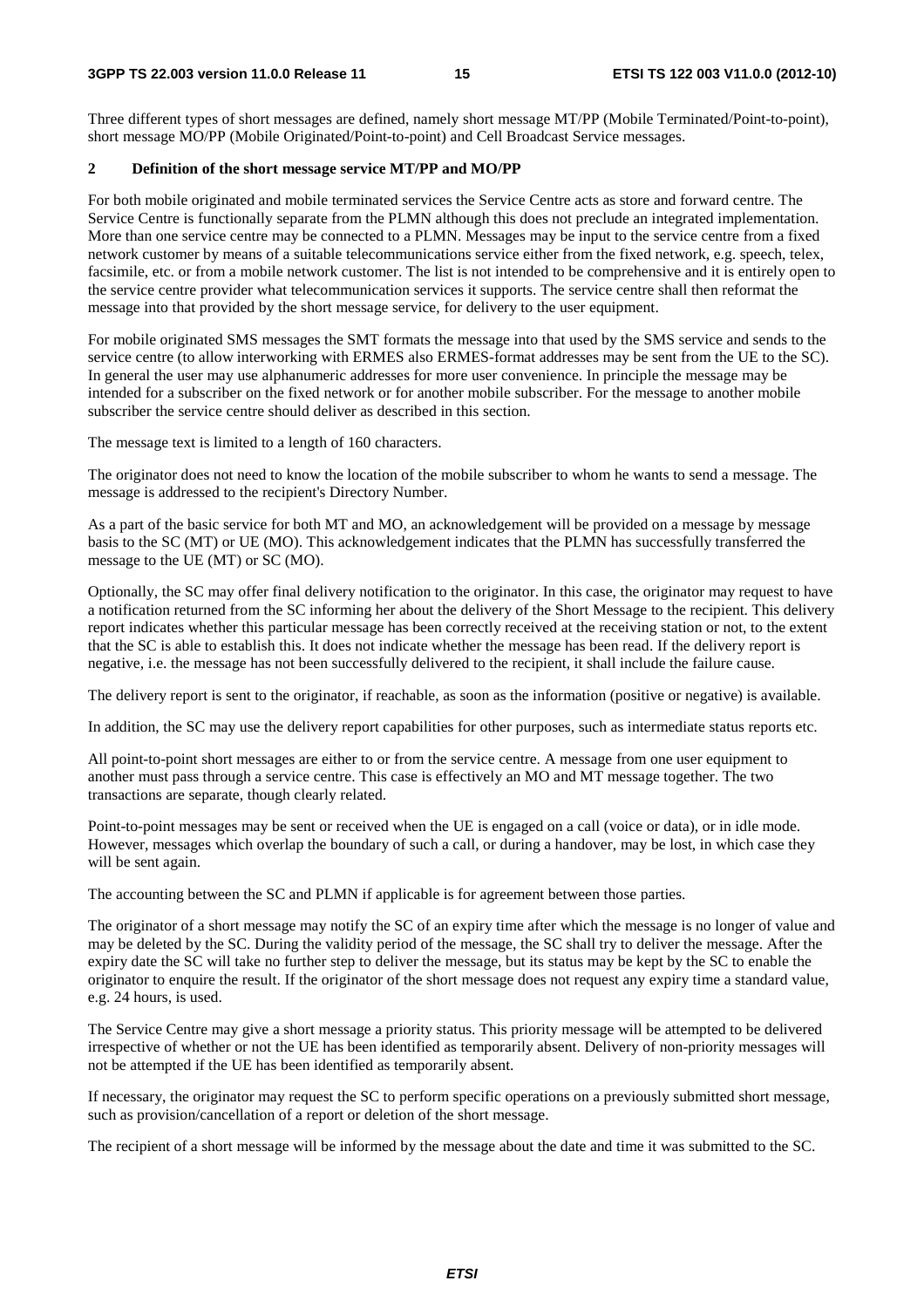If the UE Message Store is full, the Message Store Overflow indicator is activated, and any further messages received will not be accepted. An appropriate specific non-acknowledgement message shall be returned. By help of an optional flow control mechanism further waiting short messages will be transmitted after the UE has memory available again.

### **3 Reply path**

The reply path facility is an enhancement to the point-to-point SMS. In the mobile originated case the mobile user will request his Service Centre to guarantee to forward a single reply to his message back to him (Reply Path).

In the mobile terminated case the recipient of the Short Message will get an indication by the service centre that a reply via this Service centre will be accepted on a subscriptionless basis. The recipient may then submit a reply to this SC (within a period of time defined by the SC operator), which is then forwarded to the submitter of the original message.

No subscription with the Service centre is needed by the replying user. The costs, if any, for the reply path are allocated to the originator.

### **4 Definition of the Cell Broadcast Service**

The cell broadcast service is a Teleservice which enables an Information Provider to submit short messages for broadcasting to a specified area within the PLMN.

The cell broadcast service is characterized by the following aspects:

- No acknowledgement is sent from the UE.
- The cell broadcast message is sent in a limited area, defined by the originator of the message, by agreement with the PLMN.
- An identifier is associated with each message. This identifier is received by the UE and used by the short message function of the UE not to store broadcast messages which are not wanted or which have already been received.
- Generally, cell broadcast messages will be sent continuously, so that all such messages are sent in turn, and then repeated. The cycle time will need to be short enough for important messages to be received by travellers moving through a group of cells.
- Cell broadcast messages are MT only. The origination of these messages is outside the scope of 3GPP specifications.
- The maximum length of each cell broadcast message will be 93 characters.
- Cell broadcast DRX mode is defined to improve the battery life for User equipment. This feature is optional.
- Reception of CBS messages for a UE is not a requirement if it is connected in the CS domain. It should be possible for a UE to receive messages if it is connected in the PS domain and no data is currently transmitted.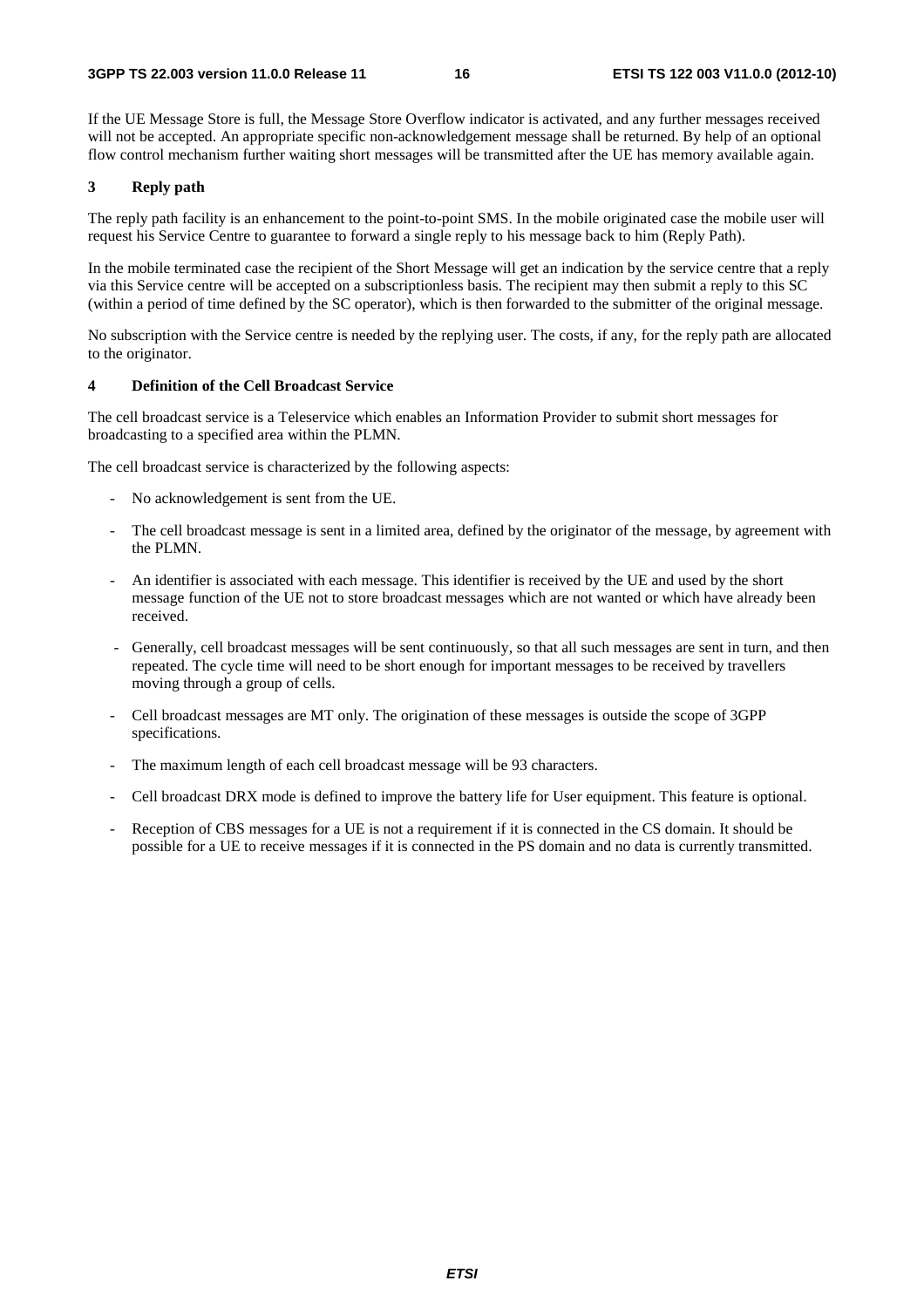### A.1.4 Alternate speech/facsimile G3

|             |            |                        | Teleservice 61, Alternate speech and facsimile group 3 |           |                               |             |             |  |
|-------------|------------|------------------------|--------------------------------------------------------|-----------|-------------------------------|-------------|-------------|--|
|             | 1.         |                        | 1.1 Type or user information                           |           | facsimile/speech              |             |             |  |
| A           | <b>HLC</b> |                        | 1.2 Layer 4 protocol functions                         |           | Procedures according to ITU-T |             |             |  |
| T           |            |                        | 1.3 Layer 5 protocol functions                         |           | recommendation T.30/T4.       |             |             |  |
| T           |            |                        | 1.4 Layer 6 protocol functions                         |           |                               |             |             |  |
| $\mathbb R$ |            |                        | 1.5 Layer 7 protocol functions                         |           |                               |             |             |  |
| I           | 2.         | 2.1                    | 2.1.1 Information transfer capability                  |           | alternate speech/group 3 fax  |             |             |  |
| B           | <b>LLC</b> |                        | 2.1.2 Information transfer mode                        |           | circuit                       |             |             |  |
| U           |            | Inform                 | 2.1.3 Information transfer rate                        |           | up to $14400$ bits/s          |             |             |  |
| T           |            | transfer               | 2.1.4 Structure                                        |           | not applicable                |             |             |  |
| E           |            |                        | 2.1.5 Establishment of connection                      |           | demand (MO MT)                |             |             |  |
| S           |            |                        | 2.1.6 Communication configuration                      |           | point-to-point                |             |             |  |
|             |            |                        | 2.1.7 Symmetry                                         |           | bidirectional symmetry        |             |             |  |
|             |            | 2.2                    | 2.2.1 Signalling access                                |           | I.440/450 (GSM 04.08)         |             |             |  |
|             |            | Access                 | 2.2.2 Information access                               | rate      | fullrate                      |             |             |  |
|             |            | at UE                  | (3GPP TS 22.001)                                       | interface | 2 wire analogue               |             |             |  |
|             |            | 2.3                    | 2.3.1 Visible network type                             |           | <b>PSTN</b>                   | <b>ISDN</b> | <b>PLMN</b> |  |
|             |            | Inter-                 | 2.3.2 National/Internat. interworking                  |           | international/national        |             |             |  |
|             |            | working                | 2.3.3 Interface of TE to terminating                   |           | 2 wire, analogue/UE           |             |             |  |
|             | 3.         |                        | 3.1 Supplementary service provided                     |           | 3GPP TS 22.004                |             |             |  |
|             | Gen        | 3.2 Quality of service |                                                        |           |                               |             |             |  |

- 1) This Teleservice allows the connection of ITU-T group 3 fax apparatus (send and/or receive) to the user equipments of a PLMN. Facsimile connections may be established to/from group 3 apparatus in the PSTN, ISDN or PLMN.
- 2) A high quality of service even under bad radio conditions and/or in connection to/from moving vehicles is required.
- 3) Both speech and fax portions of the call will use a full rate. The fax portion of the call may use multiple full rate channels.
- 4) Subscription for TS61 includes also subscription for TS62 (refer to 3GPP TS 22.001 [2]). For this reason and in order to allow a user to change between ME supporting TS61 or TS62 both a network and a UE supporting TS61 shall also accept call set-ups for TS62. If a subscriber originates/receives a TS61 call but either the UE or the network do not support TS61 (but supports TS62), then TS61 shall be negotiated to TS62 in accordance to the rules specified in 3GPP TS 27.001 [10]. If the negotiation does not succeed, then the call shall be released.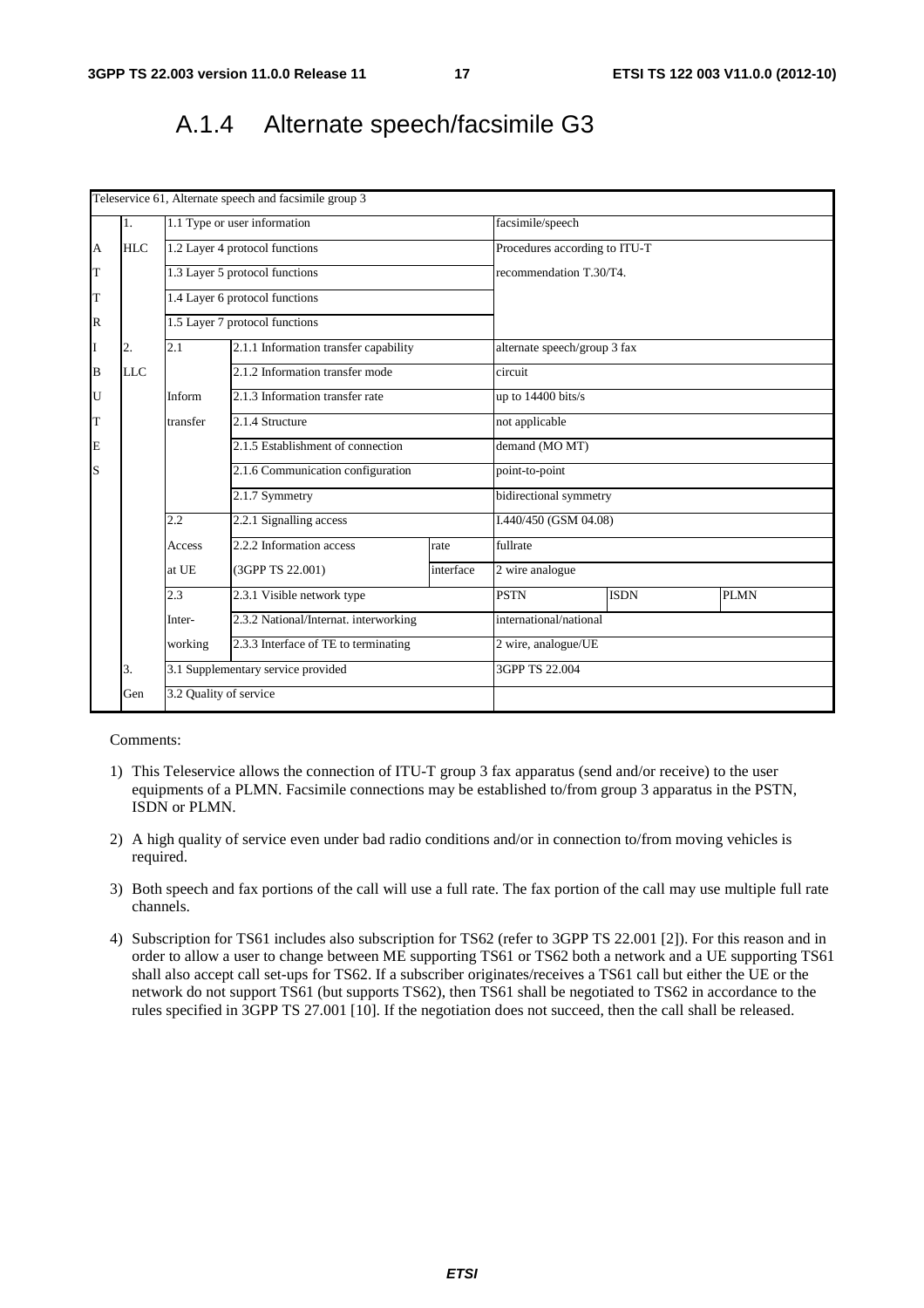## A.1.5 Automatic facsimile G3

|             |            |                        | Teleservice 62, Alternate facsimile group 3 |           |                               |                |             |  |
|-------------|------------|------------------------|---------------------------------------------|-----------|-------------------------------|----------------|-------------|--|
|             | 1.         |                        | 1.1 Type or user information                |           | facsimile                     |                |             |  |
| A           | <b>HLC</b> |                        | 1.2 Layer 4 protocol functions              |           | Procedures according to ITU-T |                |             |  |
| $\mathbf T$ |            |                        | 1.3 Layer 5 protocol functions              |           | recommendation T.30/T4.       |                |             |  |
| T           |            |                        | 1.4 Layer 6 protocol functions              |           |                               |                |             |  |
| $\mathbb R$ |            |                        | 1.5 Layer 7 protocol functions              |           |                               |                |             |  |
| I           | 2.         | 2.1                    | 2.1.1 Information transfer capability       |           | Facsimile group 3             |                |             |  |
| B           | <b>LLC</b> |                        | 2.1.2 Information transfer mode             |           | Circuit                       |                |             |  |
| U           |            | Inform                 | 2.1.3 Information transfer rate             |           | up to 14400 bits/s            |                |             |  |
| $\mathbf T$ |            | Transfer               | 2.1.4 Structure                             |           | not applicable                |                |             |  |
| E           |            |                        | 2.1.5 Establishment of connection           |           | demand (MO MT)                |                |             |  |
| S           |            |                        | 2.1.6 Communication configuration           |           | point-to-point                |                |             |  |
|             |            |                        | 2.1.7 Symmetry                              |           | bidirectional symmetry        |                |             |  |
|             |            | 2.2                    | 2.2.1 Signalling access                     |           | I.440/450 (GSM 04.08)         |                |             |  |
|             |            | Access                 | 2.2.2 Information access                    | rate      | Fullrate                      |                |             |  |
|             |            | At UE                  | (3GPP TS 22.001)                            | interface | 2 wire, analogue              |                |             |  |
|             |            | 2.3                    | 2.3.1 Visible network type                  |           | <b>PSTN</b>                   | <b>ISDN</b>    | <b>PLMN</b> |  |
|             |            | Inter-                 | 2.3.2 National/Internat. interworking       |           | international/national        |                |             |  |
|             |            | Working                | 2.3.3 Interface of TE to terminating        |           | 2 wire, analogue/UE           |                |             |  |
|             | 3.         |                        | 3.1 Supplementary service provided          |           |                               | 3GPP TS 22.004 |             |  |
|             | Gen        | 3.2 Quality of service |                                             |           |                               |                |             |  |

- 1) This teleservice supports a Facsimile Group 3 Autocalling/Autoanswering mode only.
- 2) This teleservice allows connection of ITU-T group 3 fax apparatus to and from the user equipments of a PLMN. Facsimile connections may be established to and from group 3 apparatus in the PSTN, ISDN or PLMN.
- 3) A high quality of service even under bad radio conditions and/or in connection to/from moving vehicles is required.
- 4) If a Network receives a call set-up for TS61 and if the subscriber in question has a subscription for TS62 only, then the network shall negotiate TS61 to TS62 in accordance to the rules specified in 3GPP TS 27.001 [10]. If the negotiation does not succeed, then the call shall be released. See also item 4) in the description of TS61.
- 5) This teleservice may use the multislot mechanism of GERAN.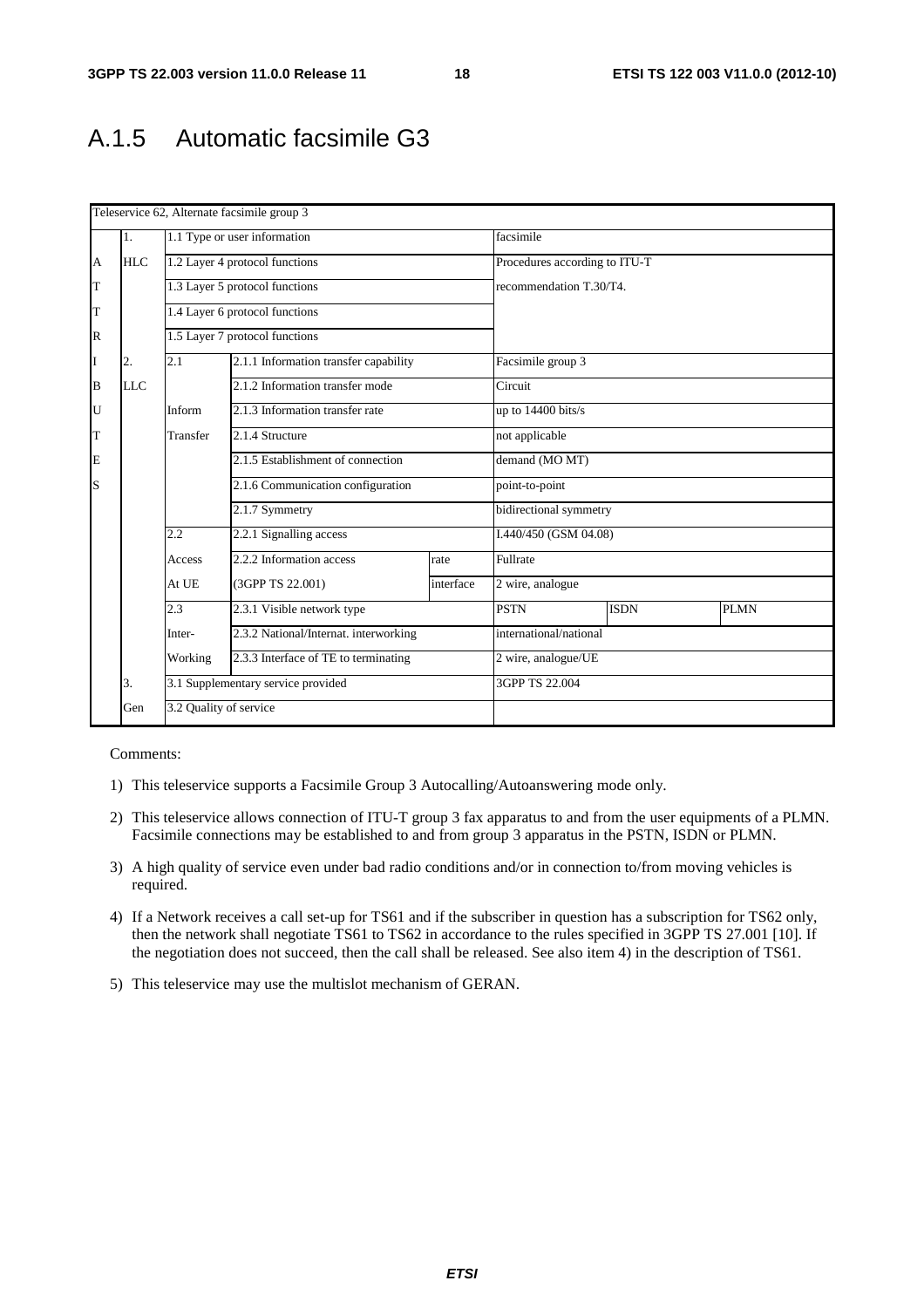## A.1.6 Voice Group Call Service

|              |            |                        | Teleservice 91, Voice Group Call Service |           |                                 |        |           |  |
|--------------|------------|------------------------|------------------------------------------|-----------|---------------------------------|--------|-----------|--|
|              | 1.         |                        | 1.1 Type or user Information             |           | speech                          |        |           |  |
| A            | HLC        |                        | 1.2 Layer 4 protocol functions           |           |                                 |        |           |  |
| T            |            |                        | 1.3 Layer 5 protocol functions           |           |                                 |        |           |  |
| T            |            |                        | 1.4 Layer 6 protocol functions           |           |                                 |        |           |  |
| $\mathbb{R}$ |            |                        | 1.5 Layer 7 protocol functions           |           |                                 |        |           |  |
| I            | 2.         | 2.1                    | 2.1.1 Information transfer capability    |           | speech (digital representation) |        |           |  |
| B            | <b>LLC</b> |                        | 2.1.2 Information transfer mode          |           | circuit                         |        |           |  |
| U            |            | Inform                 | 2.1.3 Information transfer rate          |           | not applicable                  |        |           |  |
| T            |            | transfer               | 2.1.4 Structure                          |           | not applicable                  |        |           |  |
| E            |            |                        | 2.1.5 Establishment of connection        |           | demand MO MT                    |        |           |  |
| S            |            |                        | 2.1.6 Communication configuration        |           | multipoint                      |        |           |  |
|              |            |                        | 2.1.7 Symmetry                           |           | bidirectional symmetry          |        |           |  |
|              |            | 2.2                    | 2.2.1 Signalling access                  |           | manual                          |        |           |  |
|              |            | Access                 | 2.2.2 Information access                 | rate      | full rate/half rate             |        |           |  |
|              |            | at UE                  | (3GPP TS 22.001)                         | interface |                                 |        |           |  |
|              |            | 2.3                    | 2.3.1 Visible network type               |           | PSTN/ISDN/ PLMN                 |        |           |  |
|              |            | Inter-                 | 2.3.2 National/Internat. interworking    |           | international/national          |        |           |  |
|              |            | working                | 2.3.3 Interface of TE to terminating     |           | 2 wire, analogue                | 4 wire | <b>ME</b> |  |
|              |            |                        |                                          |           | $S$ (B+B+D)                     |        |           |  |
|              | 3.         |                        | 3.1 Supplementary service provided       |           | 3GPP TS 42.068                  |        |           |  |
|              | Gen        | 3.2 Quality of service |                                          |           |                                 |        |           |  |

### Comments:

 This service provides for speech conversation of a predefined group of service subscribers in half duplex mode on the radio link taking into account multiple mobile service subscribers involved in the VGCS call per cell. A detailed service description is given in 3GPP TS 42.068 [5].

This teleservice shall only be provided via a GERAN A/Gb mode of operation.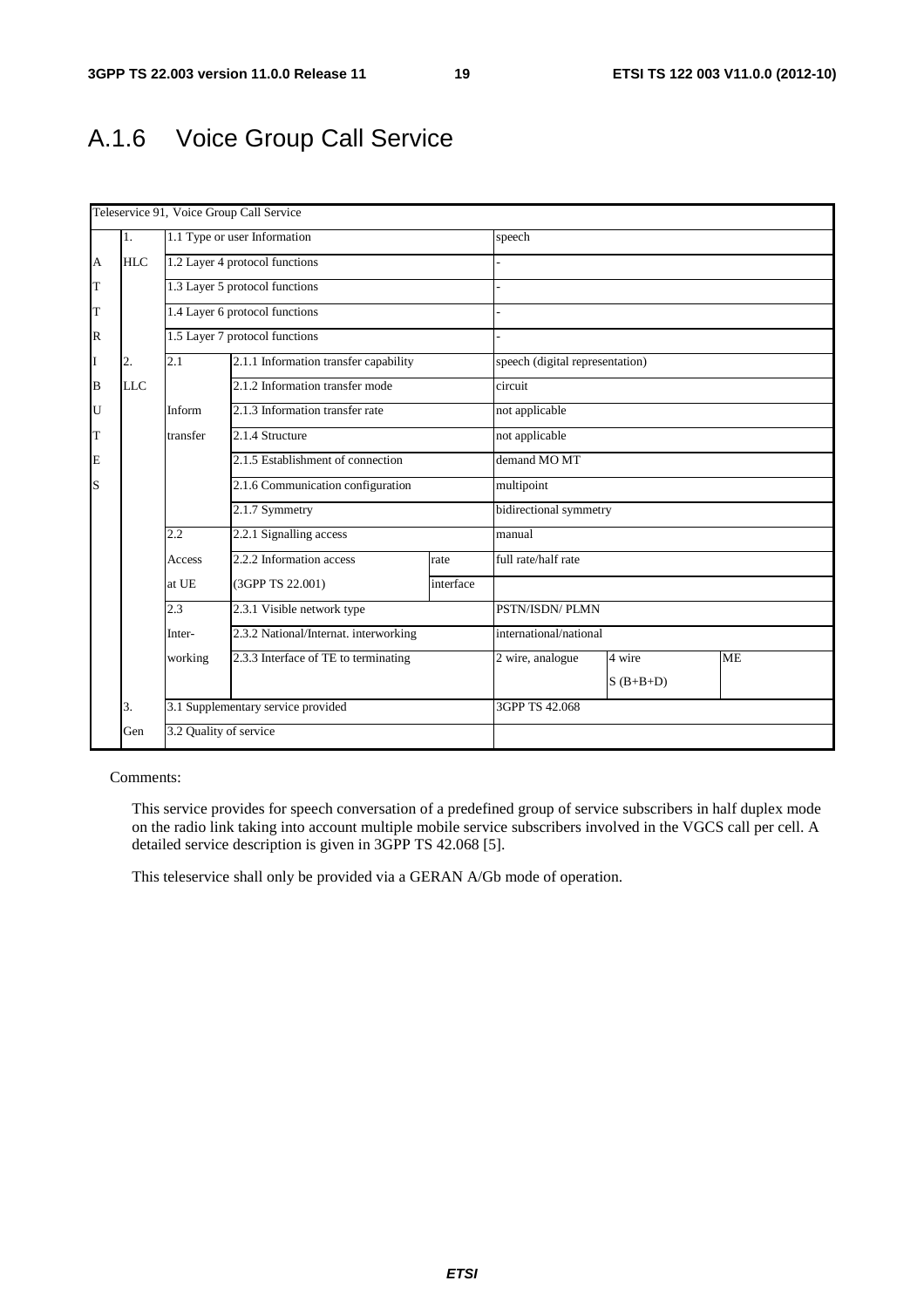## A.1.7 Voice Broadcast Service

|          | Teleservice 92, Voice Broadcast Service |                        |                                       |                |                                 |                 |           |  |  |  |
|----------|-----------------------------------------|------------------------|---------------------------------------|----------------|---------------------------------|-----------------|-----------|--|--|--|
|          | 1.                                      |                        | 1.1 Type or user Information          |                | speech                          |                 |           |  |  |  |
| A        | <b>HLC</b>                              |                        | 1.2 Layer 4 protocol functions        |                |                                 |                 |           |  |  |  |
| T        |                                         |                        | 1.3 Layer 5 protocol functions        |                |                                 |                 |           |  |  |  |
| T        |                                         |                        | 1.4 Layer 6 protocol functions        |                |                                 |                 |           |  |  |  |
| R        |                                         |                        | 1.5 Layer 7 protocol functions        |                |                                 |                 |           |  |  |  |
| I        | 2.                                      | 2.1                    | 2.1.1 Information transfer capability |                | speech (digital representation) |                 |           |  |  |  |
| $\bf{B}$ | <b>LLC</b>                              |                        | 2.1.2 Information transfer mode       |                | circuit                         |                 |           |  |  |  |
| U        |                                         | Inform                 | 2.1.3 Information transfer rate       |                | not applicable                  |                 |           |  |  |  |
| T        |                                         | transfer               | 2.1.4 Structure                       |                | not applicable                  |                 |           |  |  |  |
| E        |                                         |                        | 2.1.5 Establishment of connection     |                | demand MO MT                    |                 |           |  |  |  |
| S        |                                         |                        | 2.1.6 Communication configuration     |                | broadcast                       |                 |           |  |  |  |
|          |                                         |                        | 2.1.7 Symmetry                        |                |                                 | unidirectional  |           |  |  |  |
|          |                                         | 2.2                    | 2.2.1 Signalling access               |                | manual                          |                 |           |  |  |  |
|          |                                         | Access                 | 2.2.2 Information access              | rate           | full rate/half rate             |                 |           |  |  |  |
|          |                                         | at UE                  | (3GPP TS 22.001)                      | interface      |                                 |                 |           |  |  |  |
|          |                                         | 2.3                    | 2.3.1 Visible network type            |                |                                 | PSTN/ISDN/ PLMN |           |  |  |  |
|          |                                         | Inter-                 | 2.3.2 National/Internat. interworking |                | international/national          |                 |           |  |  |  |
|          |                                         | working                | 2.3.3 Interface of TE to terminating  |                | 2 wire, analogue                | 4 wire          | <b>ME</b> |  |  |  |
|          |                                         |                        |                                       |                |                                 | $S$ (B+B+D)     |           |  |  |  |
|          | 3.                                      |                        | 3.1 Supplementary service provided    | 3GPP TS 42.069 |                                 |                 |           |  |  |  |
|          | Gen                                     | 3.2 Quality of service |                                       |                |                                 |                 |           |  |  |  |

### Comments:

 This service provides for the distribution of speech, generated by a service subscriber, to all or a predefined group service subscribers located in this area. A detailed service description is given in 3GPP TS 42.069 [6].

This teleservice shall only be provided via a GERAN A/Gb mode of operation.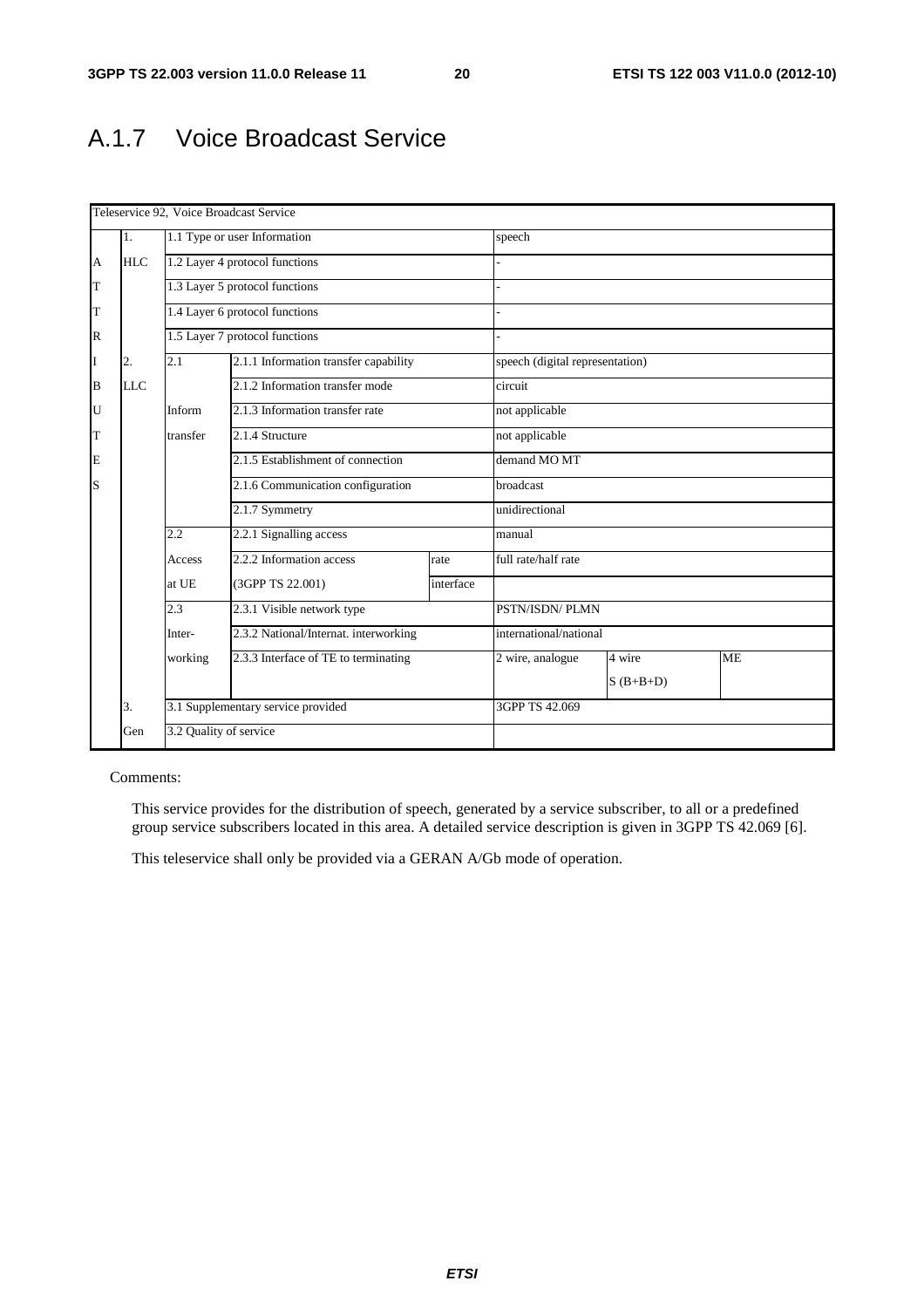## Annex B (informative): Change history

| <b>Change history</b> |                     |           |             |           |                |              |                       |                                                                                        |                       |                   |               |
|-----------------------|---------------------|-----------|-------------|-----------|----------------|--------------|-----------------------|----------------------------------------------------------------------------------------|-----------------------|-------------------|---------------|
| <b>TSG SA#</b>        | <b>SA Doc.</b>      | SA1 Doc   | <b>Spec</b> | <b>CR</b> | Rev            | Rel          |                       | Cat Subject/Comment                                                                    | Old                   | <b>New</b>        | WI            |
| Dec 1999              |                     |           | 02.03       |           |                |              |                       | <b>Transferred to 3GPP SA1</b>                                                         | 8.0.0                 | 3.0.0             |               |
| SA#06                 |                     |           | 02.03       |           |                |              |                       |                                                                                        | 3.0.0                 |                   |               |
| SP-06                 | SP-99519            | S1-991025 | 22.003      | 001       |                | <b>R99</b>   | D                     | Mainly an editorial update for<br>GSM/3GPP use                                         | 3.0.0                 | 3.1.0             |               |
| SP-07                 | SP-000069 S1-000140 |           | 22.003      | 002       |                | <b>R99</b>   | D                     | Editorial modification for change<br>of SMS-CB to CBS and to<br>correct the references | 3.1.0                 | 3.2.0             |               |
| SP-07                 | SP-000071 S1-000162 |           | 22.003      | 003       |                | <b>R00</b>   | B                     | Addition of Wideband AMR                                                               | 3.1.0                 | 4.0.0             |               |
| $SP-10$               | SP-000687 S1-000866 |           | 22.003      | 004       | $\mathbf{1}$   | $ReI-4$      | $\overline{C}$        | Removal of TS61 and TS62 in<br>NT mode from GSM in Rel-4<br>and later releases         | 4.0.0                 | 4.1.0             | <b>FAX</b>    |
| $SP-12$               | SP-010243 S1-010563 |           | 22.003      | 007       |                | Rel-4        | A                     | Removal of Voice Group Service 4.1.0                                                   |                       | 4.2.0             | <b>VGCS</b>   |
| $SP-14$               | SP-010672 S1-011290 |           | 22.003      | 008       |                | Rel-5        | C                     | Clarification of requirements for<br>support of codecs                                 | 4.2.0                 | 5.0.0             | <b>AMRWB</b>  |
| $SP-15$               | SP-020045 S1-020457 |           | 22.003      | 010       | $\blacksquare$ | $ReI-5$      | A                     | Editorial CR to correct terms and 5.0.0<br>references                                  |                       | 5.1.0             | <b>CORREC</b> |
| $SP-15$               | SP-020164           |           | 22.003      | 011       | $\overline{1}$ | $ReI-5$      | C                     | Support of Legacy Transceivers<br>in GERAN                                             | 5.0.0                 | 5.1.0             | <b>AMR</b>    |
| SP-16                 | SP-020245 S1-020889 |           | 22.003      | 012       |                | Rel-5        | F                     | CR to 22,003 Corrections on<br>ASCI and Fax due to GERAN lu<br>mode                    | 5.1.0                 | 5.2.0             | TEI           |
| <b>SP-26</b>          | SP-040744 S1-040997 |           | 22.003      |           |                | Rel-6        |                       | Updated from Rel-5 to Rel-6                                                            | 5.2.0                 | 6.0.0             |               |
| $SP-34$               |                     |           | 22.003      |           |                | Rel-7        |                       | Provision of Rel-7 version as a<br>result of approval of 22.003-<br>0013 for Rel-8     | 6.0.0                 | 7.0.0             |               |
| $SP-34$               | SP-060776 S1-061424 |           | 22.003      | 013       |                | Rel-8        | $\overline{\text{c}}$ | Addition of emergency related<br>data to a TS12 call                                   | 6.0.0                 | 8.0.0             | EData         |
| $SP-46$               |                     | ÷.        | L.          | L.        | $\mathbf{r}$   | $\mathbf{r}$ | ÷.                    | Updated to Rel-9 by MCC                                                                | 8.0.0                 | 9.0.0             |               |
| 2011-03               |                     |           |             |           |                |              |                       | Update to Rel-10 version<br>(MCC)                                                      | 9.0.0                 | 10.0.<br>$\Omega$ |               |
| 2012-09               |                     | ä,        | ÷.          |           |                |              |                       | Update to Rel-11 version<br>(MCC)                                                      | 10.0.<br>$\mathbf{0}$ | 11.0.<br>$\Omega$ |               |